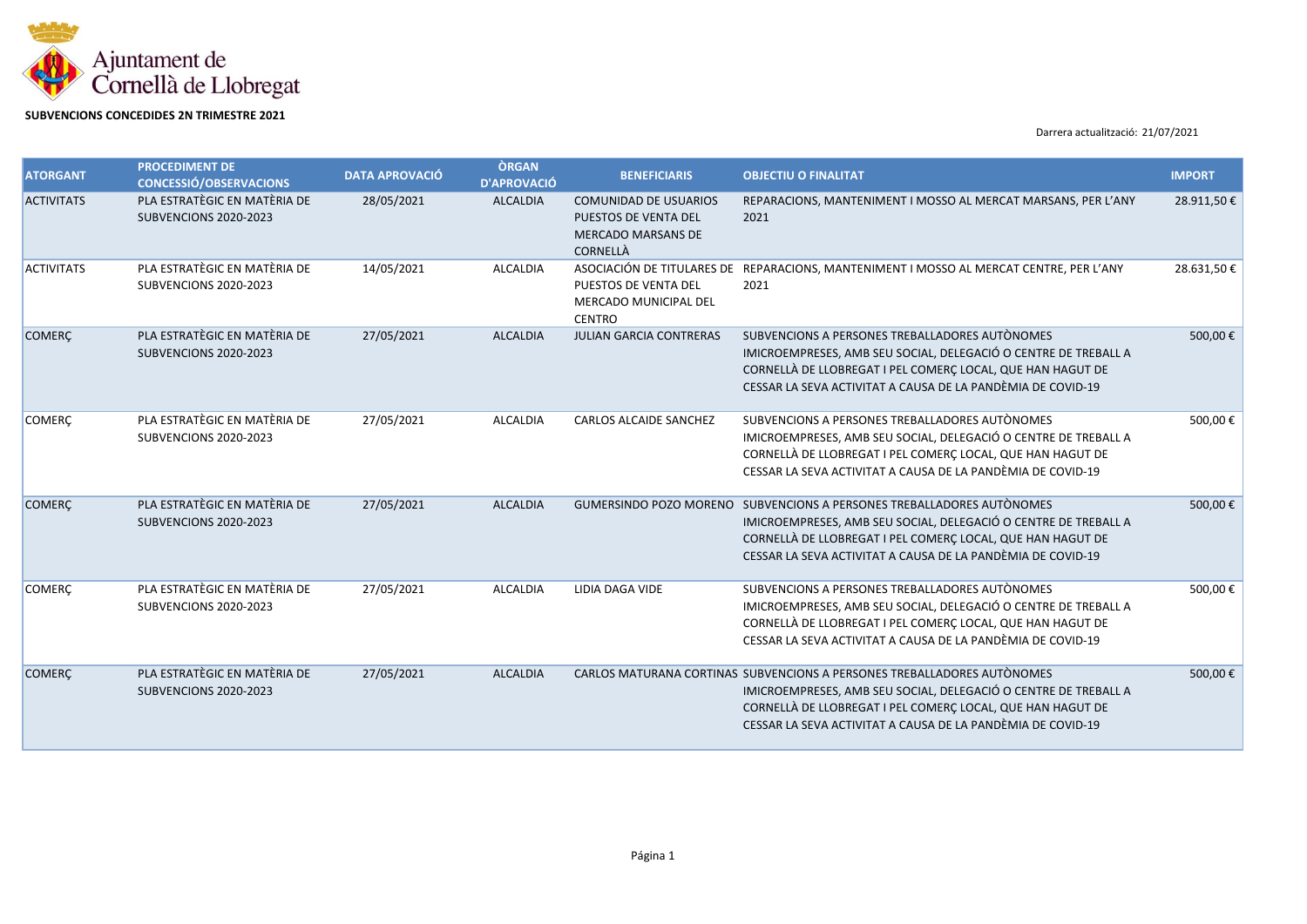| <b>COMERÇ</b> | PLA ESTRATÈGIC EN MATÈRIA DE<br>SUBVENCIONS 2020-2023 | 27/05/2021 | <b>ALCALDIA</b> | ESTETIC LINIA JOVE, S.L               | SUBVENCIONS A PERSONES TREBALLADORES AUTÒNOMES<br>IMICROEMPRESES, AMB SEU SOCIAL, DELEGACIÓ O CENTRE DE TREBALL A<br>CORNELLÀ DE LLOBREGAT I PEL COMERÇ LOCAL, QUE HAN HAGUT DE<br>CESSAR LA SEVA ACTIVITAT A CAUSA DE LA PANDÈMIA DE COVID-19                          | 500,00€ |
|---------------|-------------------------------------------------------|------------|-----------------|---------------------------------------|-------------------------------------------------------------------------------------------------------------------------------------------------------------------------------------------------------------------------------------------------------------------------|---------|
| <b>COMERÇ</b> | PLA ESTRATÈGIC EN MATÈRIA DE<br>SUBVENCIONS 2020-2023 | 27/05/2021 | <b>ALCALDIA</b> | FERMIN NUN- 0 BLANCO                  | SUBVENCIONS A PERSONES TREBALLADORES AUTÒNOMES<br>IMICROEMPRESES, AMB SEU SOCIAL, DELEGACIÓ O CENTRE DE TREBALL A<br>CORNELLÀ DE LLOBREGAT I PEL COMERÇ LOCAL, QUE HAN HAGUT DE<br>CESSAR LA SEVA ACTIVITAT A CAUSA DE LA PANDÈMIA DE COVID-19                          | 500,00€ |
| COMERÇ        | PLA ESTRATÈGIC EN MATÈRIA DE<br>SUBVENCIONS 2020-2023 | 27/05/2021 | <b>ALCALDIA</b> | MARIA GLORIA MOLINER<br><b>FERRER</b> | SUBVENCIONS A PERSONES TREBALLADORES AUTÒNOMES<br>IMICROEMPRESES, AMB SEU SOCIAL, DELEGACIÓ O CENTRE DE TREBALL A<br>CORNELLÀ DE LLOBREGAT I PEL COMERÇ LOCAL, QUE HAN HAGUT DE<br>CESSAR LA SEVA ACTIVITAT A CAUSA DE LA PANDÈMIA DE COVID-19                          | 500,00€ |
| <b>COMERÇ</b> | PLA ESTRATÈGIC EN MATÈRIA DE<br>SUBVENCIONS 2020-2023 | 27/05/2021 | <b>ALCALDIA</b> | JOSE LUIS MORALES GALLEGO             | SUBVENCIONS A PERSONES TREBALLADORES AUTÒNOMES<br>IMICROEMPRESES, AMB SEU SOCIAL, DELEGACIÓ O CENTRE DE TREBALL A<br>CORNELLÀ DE LLOBREGAT I PEL COMERÇ LOCAL, QUE HAN HAGUT DE<br>CESSAR LA SEVA ACTIVITAT A CAUSA DE LA PANDÈMIA DE COVID-19                          | 500,00€ |
| <b>COMERÇ</b> | PLA ESTRATÈGIC EN MATÈRIA DE<br>SUBVENCIONS 2020-2023 | 27/05/2021 | <b>ALCALDIA</b> | SANTIAGO GALLEGO<br>RODRÍGUEZ         | SUBVENCIONS A PERSONES TREBALLADORES AUTÒNOMES<br>IMICROEMPRESES, AMB SEU SOCIAL, DELEGACIÓ O CENTRE DE TREBALL A<br>CORNELLÀ DE LLOBREGAT I PEL COMERÇ LOCAL, QUE HAN HAGUT DE<br>CESSAR LA SEVA ACTIVITAT A CAUSA DE LA PANDÈMIA DE COVID-19                          | 500,00€ |
| <b>COMERC</b> | PLA ESTRATÈGIC EN MATÈRIA DE<br>SUBVENCIONS 2020-2023 | 27/05/2021 | <b>ALCALDIA</b> | <b>XUEAN WU</b>                       | SUBVENCIONS A PERSONES TREBALLADORES AUTONOMES<br>IMICROEMPRESES, AMB SEU SOCIAL, DELEGACIÓ O CENTRE DE TREBALL A<br>CORNELLÀ DE LLOBREGAT I PEL COMERÇ LOCAL, QUE HAN HAGUT DE<br>CESSAR LA SEVA ACTIVITAT A CAUSA DE LA PANDÈMIA DE COVID-19                          | 500,00€ |
| COMERÇ        | PLA ESTRATÈGIC EN MATÈRIA DE<br>SUBVENCIONS 2020-2023 | 27/05/2021 | <b>ALCALDIA</b> |                                       | YOLANDA GUTIERREZ DUARTE SUBVENCIONS A PERSONES TREBALLADORES AUTÒNOMES<br>IMICROEMPRESES, AMB SEU SOCIAL, DELEGACIÓ O CENTRE DE TREBALL A<br>CORNELLÀ DE LLOBREGAT I PEL COMERÇ LOCAL, QUE HAN HAGUT DE<br>CESSAR LA SEVA ACTIVITAT A CAUSA DE LA PANDÈMIA DE COVID-19 | 500,00€ |
| <b>COMERÇ</b> | PLA ESTRATÈGIC EN MATÈRIA DE<br>SUBVENCIONS 2020-2023 | 27/05/2021 | <b>ALCALDIA</b> | <b>GUOJIN SHI</b>                     | SUBVENCIONS A PERSONES TREBALLADORES AUTÒNOMES<br>IMICROEMPRESES, AMB SEU SOCIAL, DELEGACIÓ O CENTRE DE TREBALL A<br>CORNELLÀ DE LLOBREGAT I PEL COMERÇ LOCAL, QUE HAN HAGUT DE<br>CESSAR LA SEVA ACTIVITAT A CAUSA DE LA PANDÈMIA DE COVID-19                          | 500,00€ |
| COMERÇ        | PLA ESTRATÈGIC EN MATÈRIA DE<br>SUBVENCIONS 2020-2023 | 27/05/2021 | <b>ALCALDIA</b> | RESTAURANTE SELE, S.L                 | SUBVENCIONS A PERSONES TREBALLADORES AUTÒNOMES<br>IMICROEMPRESES, AMB SEU SOCIAL, DELEGACIÓ O CENTRE DE TREBALL A<br>CORNELLÀ DE LLOBREGAT I PEL COMERC LOCAL, QUE HAN HAGUT DE<br>CESSAR LA SEVA ACTIVITAT A CAUSA DE LA PANDÈMIA DE COVID-19                          | 500,00€ |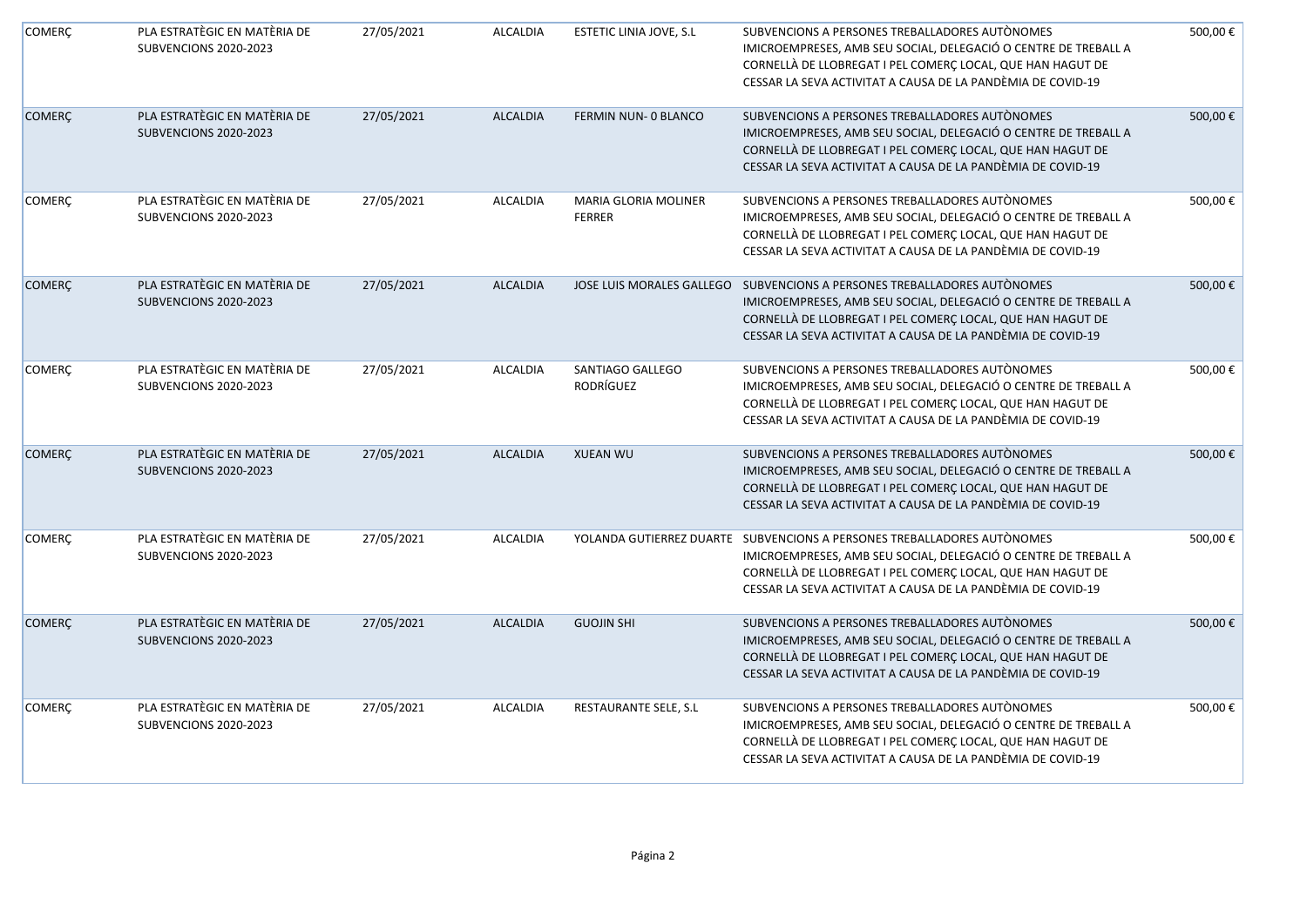| <b>COMERÇ</b> | PLA ESTRATÈGIC EN MATÈRIA DE<br>SUBVENCIONS 2020-2023 | 27/05/2021 | <b>ALCALDIA</b> | NURIA EZQUERRO GIMENEZ         | SUBVENCIONS A PERSONES TREBALLADORES AUTÒNOMES<br>IMICROEMPRESES, AMB SEU SOCIAL, DELEGACIÓ O CENTRE DE TREBALL A<br>CORNELLÀ DE LLOBREGAT I PEL COMERÇ LOCAL, QUE HAN HAGUT DE<br>CESSAR LA SEVA ACTIVITAT A CAUSA DE LA PANDÈMIA DE COVID-19 | 500,00€ |
|---------------|-------------------------------------------------------|------------|-----------------|--------------------------------|------------------------------------------------------------------------------------------------------------------------------------------------------------------------------------------------------------------------------------------------|---------|
| <b>COMERÇ</b> | PLA ESTRATÈGIC EN MATÈRIA DE<br>SUBVENCIONS 2020-2023 | 27/05/2021 | <b>ALCALDIA</b> | CHUNYING XU                    | SUBVENCIONS A PERSONES TREBALLADORES AUTÒNOMES<br>IMICROEMPRESES, AMB SEU SOCIAL, DELEGACIÓ O CENTRE DE TREBALL A<br>CORNELLÀ DE LLOBREGAT I PEL COMERÇ LOCAL, QUE HAN HAGUT DE<br>CESSAR LA SEVA ACTIVITAT A CAUSA DE LA PANDÈMIA DE COVID-19 | 500,00€ |
| <b>COMERÇ</b> | PLA ESTRATÈGIC EN MATÈRIA DE<br>SUBVENCIONS 2020-2023 | 27/05/2021 | <b>ALCALDIA</b> | <b>ANQUING LIN</b>             | SUBVENCIONS A PERSONES TREBALLADORES AUTÒNOMES<br>IMICROEMPRESES, AMB SEU SOCIAL, DELEGACIÓ O CENTRE DE TREBALL A<br>CORNELLÀ DE LLOBREGAT I PEL COMERÇ LOCAL, QUE HAN HAGUT DE<br>CESSAR LA SEVA ACTIVITAT A CAUSA DE LA PANDÈMIA DE COVID-19 | 500,00€ |
| <b>COMERÇ</b> | PLA ESTRATÈGIC EN MATÈRIA DE<br>SUBVENCIONS 2020-2023 | 27/05/2021 | <b>ALCALDIA</b> | YULI ZHENG                     | SUBVENCIONS A PERSONES TREBALLADORES AUTÒNOMES<br>IMICROEMPRESES, AMB SEU SOCIAL, DELEGACIÓ O CENTRE DE TREBALL A<br>CORNELLÀ DE LLOBREGAT I PEL COMERÇ LOCAL, QUE HAN HAGUT DE<br>CESSAR LA SEVA ACTIVITAT A CAUSA DE LA PANDÈMIA DE COVID-19 | 500,00€ |
| <b>COMERÇ</b> | PLA ESTRATÈGIC EN MATÈRIA DE<br>SUBVENCIONS 2020-2023 | 27/05/2021 | <b>ALCALDIA</b> | PING YU                        | SUBVENCIONS A PERSONES TREBALLADORES AUTÒNOMES<br>IMICROEMPRESES, AMB SEU SOCIAL, DELEGACIÓ O CENTRE DE TREBALL A<br>CORNELLÀ DE LLOBREGAT I PEL COMERÇ LOCAL, QUE HAN HAGUT DE<br>CESSAR LA SEVA ACTIVITAT A CAUSA DE LA PANDÈMIA DE COVID-19 | 500,00€ |
| COMERÇ        | PLA ESTRATÈGIC EN MATÈRIA DE<br>SUBVENCIONS 2020-2023 | 27/05/2021 | <b>ALCALDIA</b> | <b>XUEMEI CHEN</b>             | SUBVENCIONS A PERSONES TREBALLADORES AUTONOMES<br>IMICROEMPRESES, AMB SEU SOCIAL, DELEGACIÓ O CENTRE DE TREBALL A<br>CORNELLÀ DE LLOBREGAT I PEL COMERÇ LOCAL, QUE HAN HAGUT DE<br>CESSAR LA SEVA ACTIVITAT A CAUSA DE LA PANDÈMIA DE COVID-19 | 500,00€ |
| <b>COMERÇ</b> | PLA ESTRATÈGIC EN MATÈRIA DE<br>SUBVENCIONS 2020-2023 | 27/05/2021 | <b>ALCALDIA</b> | SHIFEN CHEN                    | SUBVENCIONS A PERSONES TREBALLADORES AUTÒNOMES<br>IMICROEMPRESES, AMB SEU SOCIAL, DELEGACIÓ O CENTRE DE TREBALL A<br>CORNELLÀ DE LLOBREGAT I PEL COMERÇ LOCAL, QUE HAN HAGUT DE<br>CESSAR LA SEVA ACTIVITAT A CAUSA DE LA PANDÈMIA DE COVID-19 | 500,00€ |
| <b>COMERÇ</b> | PLA ESTRATÈGIC EN MATÈRIA DE<br>SUBVENCIONS 2020-2023 | 27/05/2021 | <b>ALCALDIA</b> | <b>HANYING WU</b>              | SUBVENCIONS A PERSONES TREBALLADORES AUTÒNOMES<br>IMICROEMPRESES, AMB SEU SOCIAL, DELEGACIÓ O CENTRE DE TREBALL A<br>CORNELLÀ DE LLOBREGAT I PEL COMERÇ LOCAL, QUE HAN HAGUT DE<br>CESSAR LA SEVA ACTIVITAT A CAUSA DE LA PANDÈMIA DE COVID-19 | 500,00€ |
| <b>COMERÇ</b> | PLA ESTRATÈGIC EN MATÈRIA DE<br>SUBVENCIONS 2020-2023 | 27/05/2021 | <b>ALCALDIA</b> | <b>DAVID MARCOS HERMOSILLA</b> | SUBVENCIONS A PERSONES TREBALLADORES AUTÒNOMES<br>IMICROEMPRESES, AMB SEU SOCIAL, DELEGACIÓ O CENTRE DE TREBALL A<br>CORNELLÀ DE LLOBREGAT I PEL COMERÇ LOCAL, QUE HAN HAGUT DE<br>CESSAR LA SEVA ACTIVITAT A CAUSA DE LA PANDÈMIA DE COVID-19 | 500,00€ |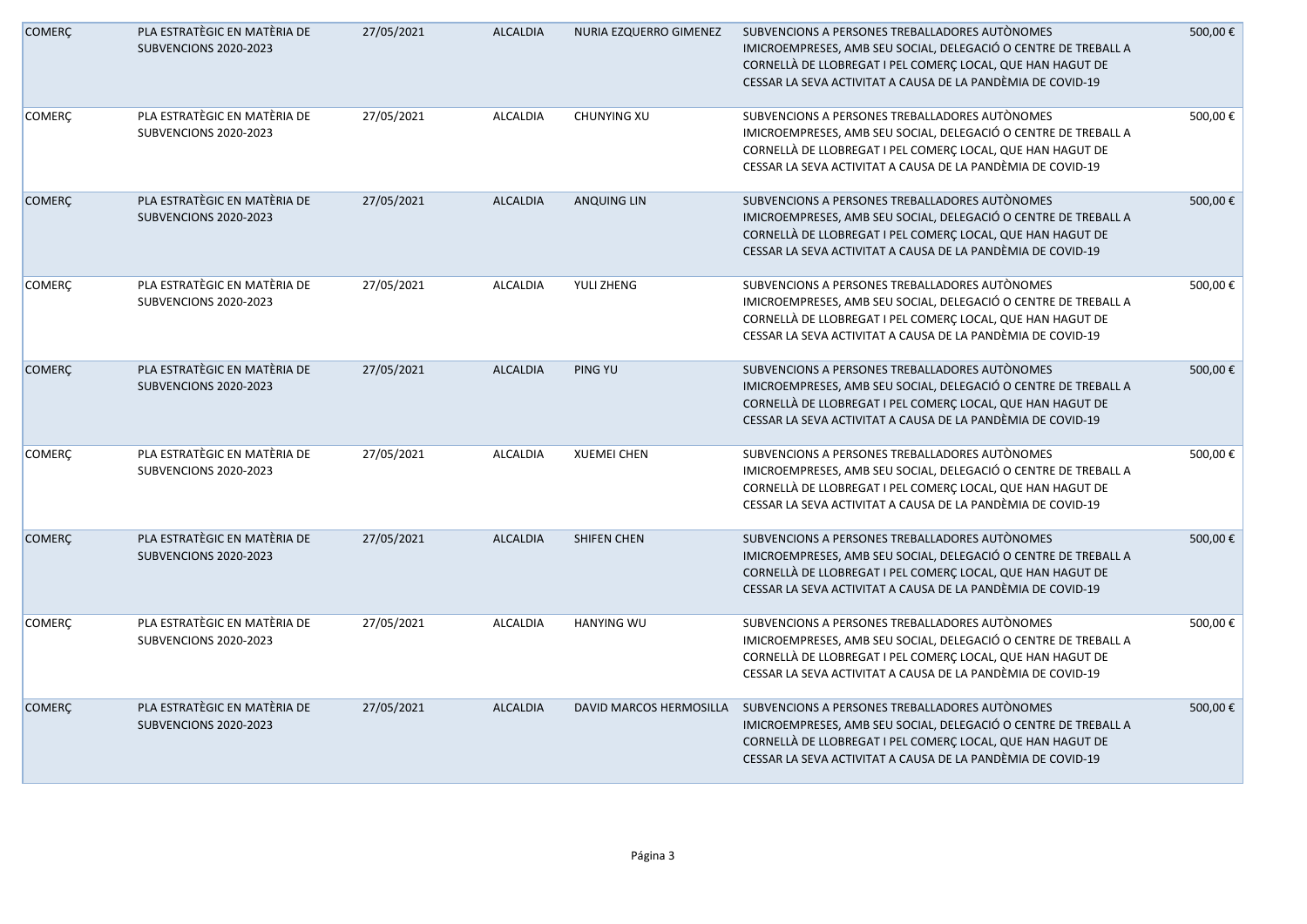| <b>COMERÇ</b> | PLA ESTRATÈGIC EN MATÈRIA DE<br>SUBVENCIONS 2020-2023 | 27/05/2021 | <b>ALCALDIA</b> | <b>JINHAI HE</b>         | SUBVENCIONS A PERSONES TREBALLADORES AUTÒNOMES<br>IMICROEMPRESES, AMB SEU SOCIAL, DELEGACIÓ O CENTRE DE TREBALL A<br>CORNELLÀ DE LLOBREGAT I PEL COMERÇ LOCAL, QUE HAN HAGUT DE<br>CESSAR LA SEVA ACTIVITAT A CAUSA DE LA PANDÈMIA DE COVID-19                           | 500,00€ |
|---------------|-------------------------------------------------------|------------|-----------------|--------------------------|--------------------------------------------------------------------------------------------------------------------------------------------------------------------------------------------------------------------------------------------------------------------------|---------|
| <b>COMERÇ</b> | PLA ESTRATÈGIC EN MATÈRIA DE<br>SUBVENCIONS 2020-2023 | 27/05/2021 | <b>ALCALDIA</b> | <b>AGUILAR</b>           | FRANCISCO JAVIER GALLARDO SUBVENCIONS A PERSONES TREBALLADORES AUTÒNOMES<br>IMICROEMPRESES, AMB SEU SOCIAL, DELEGACIÓ O CENTRE DE TREBALL A<br>CORNELLÀ DE LLOBREGAT I PEL COMERÇ LOCAL, QUE HAN HAGUT DE<br>CESSAR LA SEVA ACTIVITAT A CAUSA DE LA PANDÈMIA DE COVID-19 | 500,00€ |
| <b>COMERÇ</b> | PLA ESTRATÈGIC EN MATÈRIA DE<br>SUBVENCIONS 2020-2023 | 27/05/2021 | <b>ALCALDIA</b> | <b>HAILI HUANG</b>       | SUBVENCIONS A PERSONES TREBALLADORES AUTÒNOMES<br>IMICROEMPRESES, AMB SEU SOCIAL, DELEGACIÓ O CENTRE DE TREBALL A<br>CORNELLÀ DE LLOBREGAT I PEL COMERÇ LOCAL, QUE HAN HAGUT DE<br>CESSAR LA SEVA ACTIVITAT A CAUSA DE LA PANDÈMIA DE COVID-19                           | 500,00€ |
| <b>COMERÇ</b> | PLA ESTRATÈGIC EN MATÈRIA DE<br>SUBVENCIONS 2020-2023 | 27/05/2021 | <b>ALCALDIA</b> | <b>LIN YEWEI</b>         | SUBVENCIONS A PERSONES TREBALLADORES AUTÒNOMES<br>IMICROEMPRESES, AMB SEU SOCIAL, DELEGACIÓ O CENTRE DE TREBALL A<br>CORNELLÀ DE LLOBREGAT I PEL COMERÇ LOCAL, QUE HAN HAGUT DE<br>CESSAR LA SEVA ACTIVITAT A CAUSA DE LA PANDÈMIA DE COVID-19                           | 500,00€ |
| <b>COMERÇ</b> | PLA ESTRATÈGIC EN MATÈRIA DE<br>SUBVENCIONS 2020-2023 | 27/05/2021 | <b>ALCALDIA</b> | YAOLEI DING              | SUBVENCIONS A PERSONES TREBALLADORES AUTÒNOMES<br>IMICROEMPRESES, AMB SEU SOCIAL, DELEGACIÓ O CENTRE DE TREBALL A<br>CORNELLÀ DE LLOBREGAT I PEL COMERÇ LOCAL, QUE HAN HAGUT DE<br>CESSAR LA SEVA ACTIVITAT A CAUSA DE LA PANDÈMIA DE COVID-19                           | 500,00€ |
| <b>COMERÇ</b> | PLA ESTRATÈGIC EN MATÈRIA DE<br>SUBVENCIONS 2020-2023 | 27/05/2021 | <b>ALCALDIA</b> | LA NARANJADA, S.L        | SUBVENCIONS A PERSONES TREBALLADORES AUTÒNOMES<br>IMICROEMPRESES, AMB SEU SOCIAL, DELEGACIÓ O CENTRE DE TREBALL A<br>CORNELLÀ DE LLOBREGAT I PEL COMERÇ LOCAL, QUE HAN HAGUT DE<br>CESSAR LA SEVA ACTIVITAT A CAUSA DE LA PANDÈMIA DE COVID-19                           | 500,00€ |
| COMERÇ        | PLA ESTRATÈGIC EN MATÈRIA DE<br>SUBVENCIONS 2020-2023 | 27/05/2021 | <b>ALCALDIA</b> | JOSE LUIS PACHECO BORRAS | SUBVENCIONS A PERSONES TREBALLADORES AUTÒNOMES<br>IMICROEMPRESES, AMB SEU SOCIAL, DELEGACIÓ O CENTRE DE TREBALL A<br>CORNELLÀ DE LLOBREGAT I PEL COMERÇ LOCAL, QUE HAN HAGUT DE<br>CESSAR LA SEVA ACTIVITAT A CAUSA DE LA PANDÈMIA DE COVID-19                           | 500,00€ |
| <b>COMERÇ</b> | PLA ESTRATÈGIC EN MATÈRIA DE<br>SUBVENCIONS 2020-2023 | 27/05/2021 | <b>ALCALDIA</b> | SATPAL CHAND             | SUBVENCIONS A PERSONES TREBALLADORES AUTÒNOMES<br>IMICROEMPRESES, AMB SEU SOCIAL, DELEGACIÓ O CENTRE DE TREBALL A<br>CORNELLÀ DE LLOBREGAT I PEL COMERÇ LOCAL, QUE HAN HAGUT DE<br>CESSAR LA SEVA ACTIVITAT A CAUSA DE LA PANDÈMIA DE COVID-19                           | 500,00€ |
| <b>COMERÇ</b> | PLA ESTRATÈGIC EN MATÈRIA DE<br>SUBVENCIONS 2020-2023 | 27/05/2021 | <b>ALCALDIA</b> | MARIA CARMEN REY RUIZ    | SUBVENCIONS A PERSONES TREBALLADORES AUTONOMES<br>IMICROEMPRESES, AMB SEU SOCIAL, DELEGACIÓ O CENTRE DE TREBALL A<br>CORNELLÀ DE LLOBREGAT I PEL COMERÇ LOCAL, QUE HAN HAGUT DE<br>CESSAR LA SEVA ACTIVITAT A CAUSA DE LA PANDÈMIA DE COVID-19                           | 500,00€ |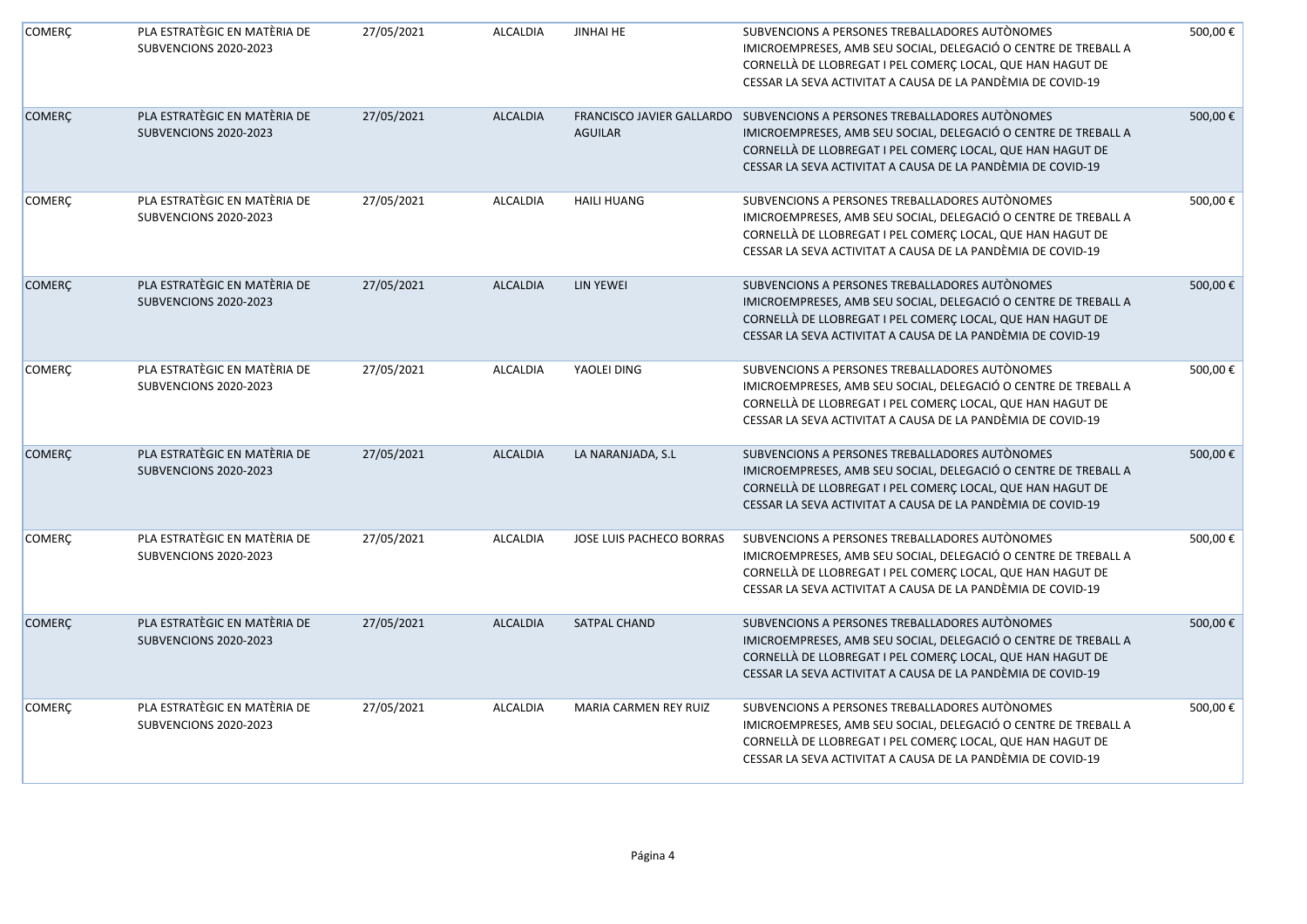| <b>COMERÇ</b> | PLA ESTRATÈGIC EN MATÈRIA DE<br>SUBVENCIONS 2020-2023 | 27/05/2021 | <b>ALCALDIA</b> | <b>NURIA MARTINEZ AYLLON</b>               | SUBVENCIONS A PERSONES TREBALLADORES AUTONOMES<br>IMICROEMPRESES, AMB SEU SOCIAL, DELEGACIÓ O CENTRE DE TREBALL A<br>CORNELLÀ DE LLOBREGAT I PEL COMERÇ LOCAL, QUE HAN HAGUT DE<br>CESSAR LA SEVA ACTIVITAT A CAUSA DE LA PANDÈMIA DE COVID-19 | 500,00€ |
|---------------|-------------------------------------------------------|------------|-----------------|--------------------------------------------|------------------------------------------------------------------------------------------------------------------------------------------------------------------------------------------------------------------------------------------------|---------|
| <b>COMERÇ</b> | PLA ESTRATÈGIC EN MATÈRIA DE<br>SUBVENCIONS 2020-2023 | 27/05/2021 | <b>ALCALDIA</b> | <b>JIANLING JIN</b>                        | SUBVENCIONS A PERSONES TREBALLADORES AUTÒNOMES<br>IMICROEMPRESES, AMB SEU SOCIAL, DELEGACIÓ O CENTRE DE TREBALL A<br>CORNELLÀ DE LLOBREGAT I PEL COMERÇ LOCAL, QUE HAN HAGUT DE<br>CESSAR LA SEVA ACTIVITAT A CAUSA DE LA PANDÈMIA DE COVID-19 | 500,00€ |
| <b>COMERÇ</b> | PLA ESTRATÈGIC EN MATÈRIA DE<br>SUBVENCIONS 2020-2023 | 27/05/2021 | <b>ALCALDIA</b> | MARIA CARMEN ESPASANDIN<br><b>CORDEIRO</b> | SUBVENCIONS A PERSONES TREBALLADORES AUTÒNOMES<br>IMICROEMPRESES, AMB SEU SOCIAL, DELEGACIÓ O CENTRE DE TREBALL A<br>CORNELLÀ DE LLOBREGAT I PEL COMERÇ LOCAL, QUE HAN HAGUT DE<br>CESSAR LA SEVA ACTIVITAT A CAUSA DE LA PANDÈMIA DE COVID-19 | 500,00€ |
| COMERÇ        | PLA ESTRATÈGIC EN MATÈRIA DE<br>SUBVENCIONS 2020-2023 | 27/05/2021 | <b>ALCALDIA</b> | <b>WENZHUO YANG</b>                        | SUBVENCIONS A PERSONES TREBALLADORES AUTÒNOMES<br>IMICROEMPRESES, AMB SEU SOCIAL, DELEGACIÓ O CENTRE DE TREBALL A<br>CORNELLÀ DE LLOBREGAT I PEL COMERÇ LOCAL, QUE HAN HAGUT DE<br>CESSAR LA SEVA ACTIVITAT A CAUSA DE LA PANDÈMIA DE COVID-19 | 500,00€ |
| <b>COMERÇ</b> | PLA ESTRATÈGIC EN MATÈRIA DE<br>SUBVENCIONS 2020-2023 | 27/05/2021 | <b>ALCALDIA</b> | KRAKOSKY, S.L                              | SUBVENCIONS A PERSONES TREBALLADORES AUTÒNOMES<br>IMICROEMPRESES, AMB SEU SOCIAL, DELEGACIÓ O CENTRE DE TREBALL A<br>CORNELLÀ DE LLOBREGAT I PEL COMERÇ LOCAL, QUE HAN HAGUT DE<br>CESSAR LA SEVA ACTIVITAT A CAUSA DE LA PANDÈMIA DE COVID-19 | 500,00€ |
| COMERÇ        | PLA ESTRATÈGIC EN MATÈRIA DE<br>SUBVENCIONS 2020-2023 | 27/05/2021 | <b>ALCALDIA</b> | SERGIO RENATO COUTO                        | SUBVENCIONS A PERSONES TREBALLADORES AUTÒNOMES<br>IMICROEMPRESES, AMB SEU SOCIAL, DELEGACIÓ O CENTRE DE TREBALL A<br>CORNELLÀ DE LLOBREGAT I PEL COMERÇ LOCAL, QUE HAN HAGUT DE<br>CESSAR LA SEVA ACTIVITAT A CAUSA DE LA PANDÈMIA DE COVID-19 | 500,00€ |
| <b>COMERÇ</b> | PLA ESTRATÈGIC EN MATÈRIA DE<br>SUBVENCIONS 2020-2023 | 27/05/2021 | <b>ALCALDIA</b> | <b>ZHAOPING LIN</b>                        | SUBVENCIONS A PERSONES TREBALLADORES AUTONOMES<br>IMICROEMPRESES, AMB SEU SOCIAL, DELEGACIÓ O CENTRE DE TREBALL A<br>CORNELLÀ DE LLOBREGAT I PEL COMERÇ LOCAL, QUE HAN HAGUT DE<br>CESSAR LA SEVA ACTIVITAT A CAUSA DE LA PANDÈMIA DE COVID-19 | 500,00€ |
| <b>COMERÇ</b> | PLA ESTRATÈGIC EN MATÈRIA DE<br>SUBVENCIONS 2020-2023 | 27/05/2021 | <b>ALCALDIA</b> | JUAN CARLOS FERNANDEZ<br>AGUILAR           | SUBVENCIONS A PERSONES TREBALLADORES AUTÒNOMES<br>IMICROEMPRESES, AMB SEU SOCIAL, DELEGACIÓ O CENTRE DE TREBALL A<br>CORNELLÀ DE LLOBREGAT I PEL COMERÇ LOCAL, QUE HAN HAGUT DE<br>CESSAR LA SEVA ACTIVITAT A CAUSA DE LA PANDÈMIA DE COVID-19 | 500,00€ |
| <b>COMERÇ</b> | PLA ESTRATÈGIC EN MATÈRIA DE<br>SUBVENCIONS 2020-2023 | 27/05/2021 | <b>ALCALDIA</b> | <b>SUTING JIANG</b>                        | SUBVENCIONS A PERSONES TREBALLADORES AUTÒNOMES<br>IMICROEMPRESES, AMB SEU SOCIAL, DELEGACIÓ O CENTRE DE TREBALL A<br>CORNELLÀ DE LLOBREGAT I PEL COMERÇ LOCAL, QUE HAN HAGUT DE<br>CESSAR LA SEVA ACTIVITAT A CAUSA DE LA PANDÈMIA DE COVID-19 | 500,00€ |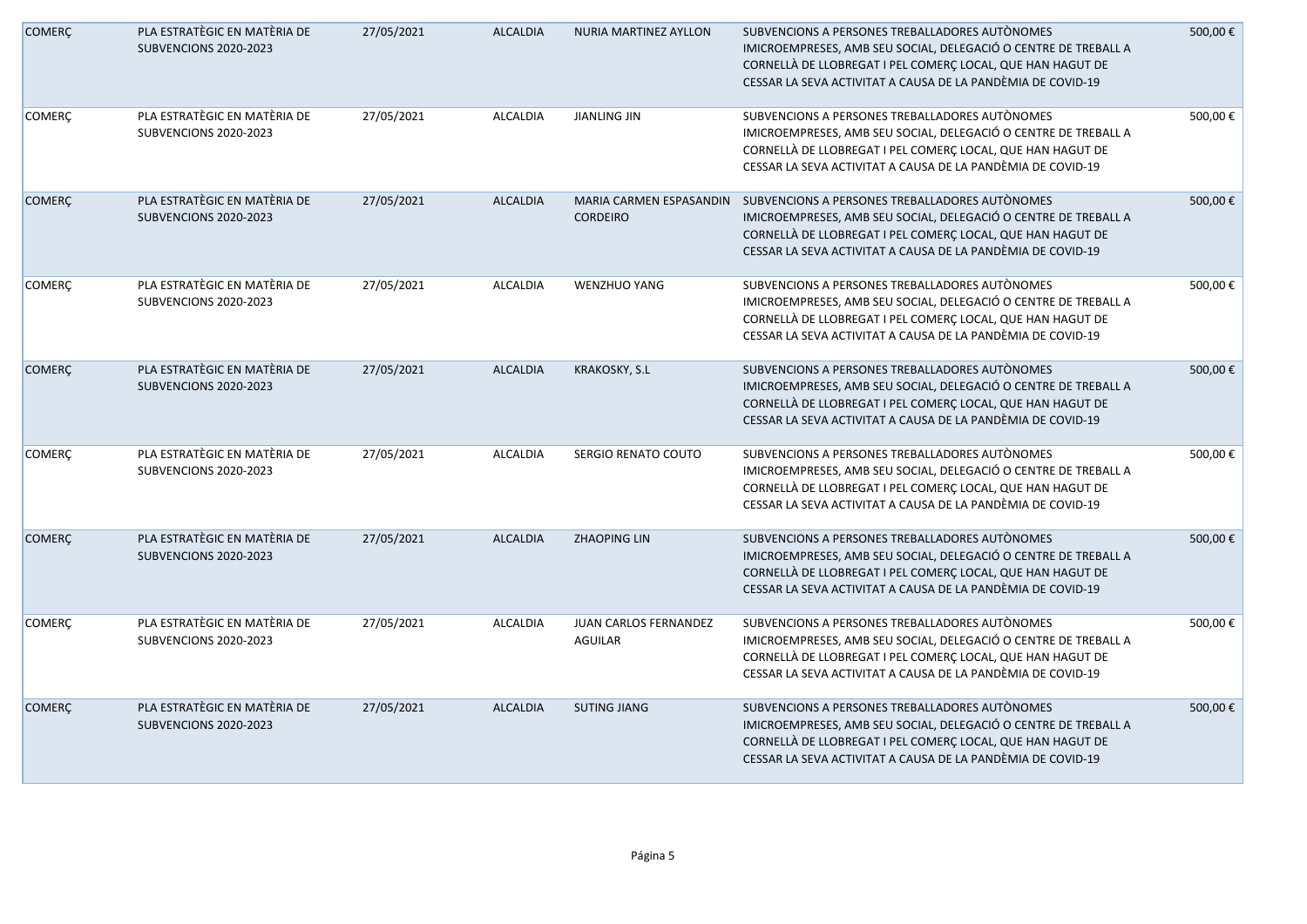| <b>COMERÇ</b> | PLA ESTRATÈGIC EN MATÈRIA DE<br>SUBVENCIONS 2020-2023 | 27/05/2021 | <b>ALCALDIA</b> | <b>WENPING XU</b>                         | SUBVENCIONS A PERSONES TREBALLADORES AUTÒNOMES<br>IMICROEMPRESES, AMB SEU SOCIAL, DELEGACIÓ O CENTRE DE TREBALL A<br>CORNELLÀ DE LLOBREGAT I PEL COMERÇ LOCAL, QUE HAN HAGUT DE<br>CESSAR LA SEVA ACTIVITAT A CAUSA DE LA PANDÈMIA DE COVID-19 | 500,00€ |
|---------------|-------------------------------------------------------|------------|-----------------|-------------------------------------------|------------------------------------------------------------------------------------------------------------------------------------------------------------------------------------------------------------------------------------------------|---------|
| <b>COMERÇ</b> | PLA ESTRATÈGIC EN MATÈRIA DE<br>SUBVENCIONS 2020-2023 | 27/05/2021 | <b>ALCALDIA</b> | <b>GOUZHEN CHEN</b>                       | SUBVENCIONS A PERSONES TREBALLADORES AUTÒNOMES<br>IMICROEMPRESES, AMB SEU SOCIAL, DELEGACIÓ O CENTRE DE TREBALL A<br>CORNELLÀ DE LLOBREGAT I PEL COMERÇ LOCAL, QUE HAN HAGUT DE<br>CESSAR LA SEVA ACTIVITAT A CAUSA DE LA PANDÈMIA DE COVID-19 | 500,00€ |
| <b>COMERÇ</b> | PLA ESTRATÈGIC EN MATÈRIA DE<br>SUBVENCIONS 2020-2023 | 27/05/2021 | ALCALDIA        | MIGUEL ANGEL GRIMALDOS<br><b>MOLINA</b>   | SUBVENCIONS A PERSONES TREBALLADORES AUTÒNOMES<br>IMICROEMPRESES, AMB SEU SOCIAL, DELEGACIÓ O CENTRE DE TREBALL A<br>CORNELLÀ DE LLOBREGAT I PEL COMERÇ LOCAL, QUE HAN HAGUT DE<br>CESSAR LA SEVA ACTIVITAT A CAUSA DE LA PANDÈMIA DE COVID-19 | 500,00€ |
| <b>COMERÇ</b> | PLA ESTRATÈGIC EN MATÈRIA DE<br>SUBVENCIONS 2020-2023 | 27/05/2021 | <b>ALCALDIA</b> | FUSIO CORNELLA 2013, S.L                  | SUBVENCIONS A PERSONES TREBALLADORES AUTÒNOMES<br>IMICROEMPRESES, AMB SEU SOCIAL, DELEGACIÓ O CENTRE DE TREBALL A<br>CORNELLÀ DE LLOBREGAT I PEL COMERÇ LOCAL, QUE HAN HAGUT DE<br>CESSAR LA SEVA ACTIVITAT A CAUSA DE LA PANDÈMIA DE COVID-19 | 500,00€ |
| <b>COMERÇ</b> | PLA ESTRATÈGIC EN MATÈRIA DE<br>SUBVENCIONS 2020-2023 | 27/05/2021 | ALCALDIA        | HECTOR EDUARDO AVILA<br><b>ANTONIOLI</b>  | SUBVENCIONS A PERSONES TREBALLADORES AUTÒNOMES<br>IMICROEMPRESES, AMB SEU SOCIAL, DELEGACIÓ O CENTRE DE TREBALL A<br>CORNELLÀ DE LLOBREGAT I PEL COMERÇ LOCAL, QUE HAN HAGUT DE<br>CESSAR LA SEVA ACTIVITAT A CAUSA DE LA PANDÈMIA DE COVID-19 | 500,00€ |
| <b>COMERÇ</b> | PLA ESTRATÈGIC EN MATÈRIA DE<br>SUBVENCIONS 2020-2023 | 27/05/2021 | <b>ALCALDIA</b> | FRANKLIN EUDOCIO PADILLA<br><b>QUISPE</b> | SUBVENCIONS A PERSONES TREBALLADORES AUTÒNOMES<br>IMICROEMPRESES, AMB SEU SOCIAL, DELEGACIÓ O CENTRE DE TREBALL A<br>CORNELLÀ DE LLOBREGAT I PEL COMERÇ LOCAL, QUE HAN HAGUT DE<br>CESSAR LA SEVA ACTIVITAT A CAUSA DE LA PANDÈMIA DE COVID-19 | 500,00€ |
| COMERÇ        | PLA ESTRATÈGIC EN MATÈRIA DE<br>SUBVENCIONS 2020-2023 | 27/05/2021 | <b>ALCALDIA</b> | <b>CHENFEI LIU</b>                        | SUBVENCIONS A PERSONES TREBALLADORES AUTÒNOMES<br>IMICROEMPRESES, AMB SEU SOCIAL, DELEGACIÓ O CENTRE DE TREBALL A<br>CORNELLÀ DE LLOBREGAT I PEL COMERÇ LOCAL, QUE HAN HAGUT DE<br>CESSAR LA SEVA ACTIVITAT A CAUSA DE LA PANDÈMIA DE COVID-19 | 500,00€ |
| COMERÇ        | PLA ESTRATÈGIC EN MATÈRIA DE<br>SUBVENCIONS 2020-2023 | 27/05/2021 | <b>ALCALDIA</b> | JUDITH DELGADO PALANQUES                  | SUBVENCIONS A PERSONES TREBALLADORES AUTÒNOMES<br>IMICROEMPRESES, AMB SEU SOCIAL, DELEGACIÓ O CENTRE DE TREBALL A<br>CORNELLÀ DE LLOBREGAT I PEL COMERÇ LOCAL, QUE HAN HAGUT DE<br>CESSAR LA SEVA ACTIVITAT A CAUSA DE LA PANDÈMIA DE COVID-19 | 500,00€ |
| <b>COMERÇ</b> | PLA ESTRATÈGIC EN MATÈRIA DE<br>SUBVENCIONS 2020-2023 | 27/05/2021 | <b>ALCALDIA</b> | FEIFEI QIU                                | SUBVENCIONS A PERSONES TREBALLADORES AUTÒNOMES<br>IMICROEMPRESES, AMB SEU SOCIAL, DELEGACIÓ O CENTRE DE TREBALL A<br>CORNELLÀ DE LLOBREGAT I PEL COMERÇ LOCAL, QUE HAN HAGUT DE<br>CESSAR LA SEVA ACTIVITAT A CAUSA DE LA PANDÈMIA DE COVID-19 | 500,00€ |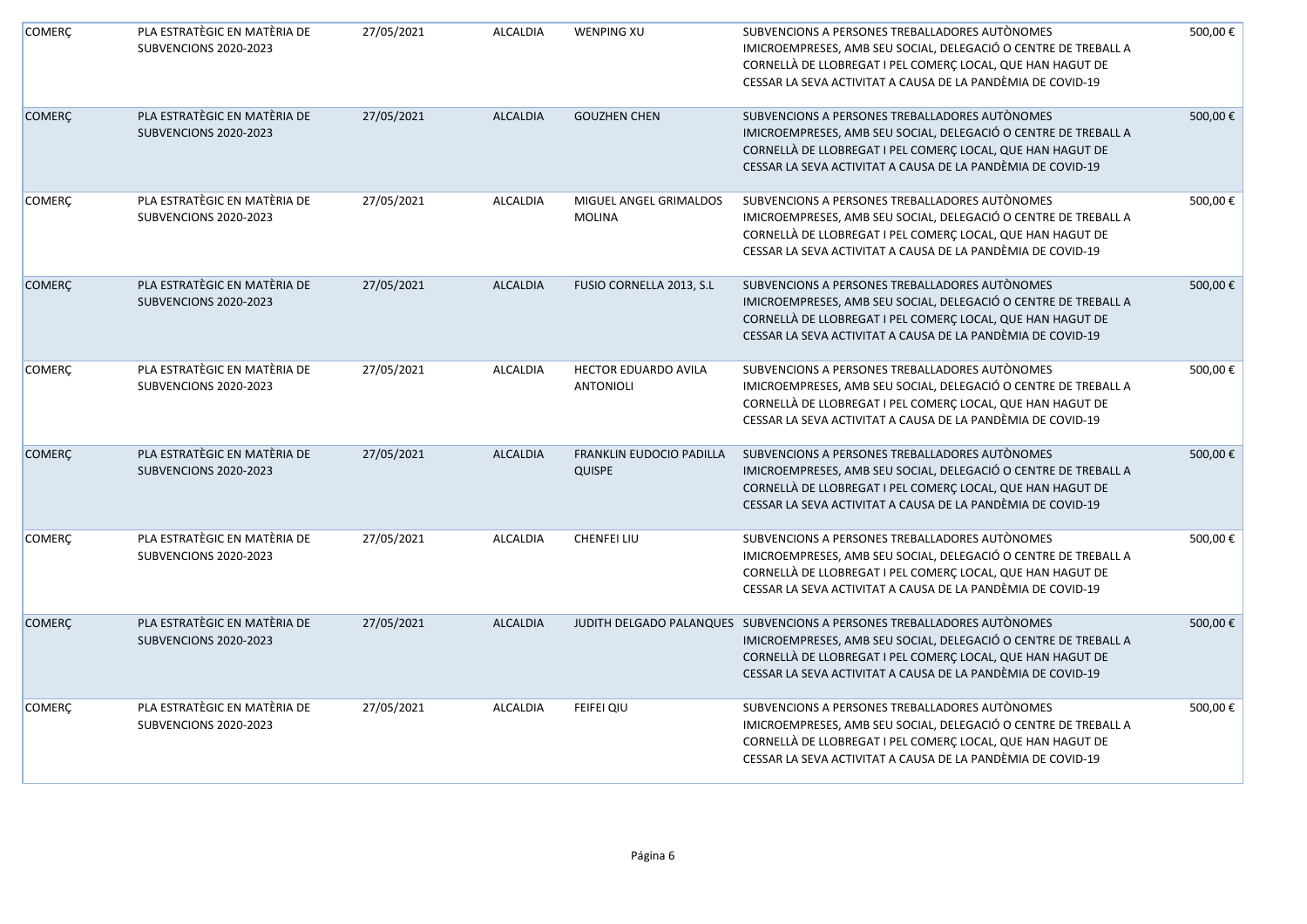| <b>COMERÇ</b> | PLA ESTRATÈGIC EN MATÈRIA DE<br>SUBVENCIONS 2020-2023 | 27/05/2021 | <b>ALCALDIA</b> | <b>LIANG ZHANG</b>                            | SUBVENCIONS A PERSONES TREBALLADORES AUTÒNOMES<br>IMICROEMPRESES, AMB SEU SOCIAL, DELEGACIÓ O CENTRE DE TREBALL A<br>CORNELLÀ DE LLOBREGAT I PEL COMERÇ LOCAL, QUE HAN HAGUT DE<br>CESSAR LA SEVA ACTIVITAT A CAUSA DE LA PANDÈMIA DE COVID-19                         | 500,00€ |
|---------------|-------------------------------------------------------|------------|-----------------|-----------------------------------------------|------------------------------------------------------------------------------------------------------------------------------------------------------------------------------------------------------------------------------------------------------------------------|---------|
| <b>COMERÇ</b> | PLA ESTRATÈGIC EN MATÈRIA DE<br>SUBVENCIONS 2020-2023 | 27/05/2021 | <b>ALCALDIA</b> | YONGZHEN WANG                                 | SUBVENCIONS A PERSONES TREBALLADORES AUTONOMES<br>IMICROEMPRESES, AMB SEU SOCIAL, DELEGACIÓ O CENTRE DE TREBALL A<br>CORNELLÀ DE LLOBREGAT I PEL COMERÇ LOCAL, QUE HAN HAGUT DE<br>CESSAR LA SEVA ACTIVITAT A CAUSA DE LA PANDÈMIA DE COVID-19                         | 500,00€ |
| <b>COMERÇ</b> | PLA ESTRATÈGIC EN MATÈRIA DE<br>SUBVENCIONS 2020-2023 | 27/05/2021 | <b>ALCALDIA</b> | ALBERTO DE JESUS MEJIA<br><b>ROSA</b>         | SUBVENCIONS A PERSONES TREBALLADORES AUTÒNOMES<br>IMICROEMPRESES, AMB SEU SOCIAL, DELEGACIÓ O CENTRE DE TREBALL A<br>CORNELLÀ DE LLOBREGAT I PEL COMERÇ LOCAL, QUE HAN HAGUT DE<br>CESSAR LA SEVA ACTIVITAT A CAUSA DE LA PANDÈMIA DE COVID-19                         | 500,00€ |
| <b>COMERÇ</b> | PLA ESTRATÈGIC EN MATÈRIA DE<br>SUBVENCIONS 2020-2023 | 27/05/2021 | <b>ALCALDIA</b> | <b>JOSE ALTAGRACIA FAMILIA</b><br><b>PINA</b> | SUBVENCIONS A PERSONES TREBALLADORES AUTÒNOMES<br>IMICROEMPRESES, AMB SEU SOCIAL, DELEGACIÓ O CENTRE DE TREBALL A<br>CORNELLÀ DE LLOBREGAT I PEL COMERÇ LOCAL, QUE HAN HAGUT DE<br>CESSAR LA SEVA ACTIVITAT A CAUSA DE LA PANDÈMIA DE COVID-19                         | 500,00€ |
| <b>COMERÇ</b> | PLA ESTRATÈGIC EN MATÈRIA DE<br>SUBVENCIONS 2020-2023 | 27/05/2021 | <b>ALCALDIA</b> | GONZALEZ                                      | MANUEL FRANCISCO ARANDA SUBVENCIONS A PERSONES TREBALLADORES AUTÒNOMES<br>IMICROEMPRESES, AMB SEU SOCIAL, DELEGACIÓ O CENTRE DE TREBALL A<br>CORNELLÀ DE LLOBREGAT I PEL COMERÇ LOCAL, QUE HAN HAGUT DE<br>CESSAR LA SEVA ACTIVITAT A CAUSA DE LA PANDÈMIA DE COVID-19 | 500,00€ |
| COMERÇ        | PLA ESTRATÈGIC EN MATÈRIA DE<br>SUBVENCIONS 2020-2023 | 27/05/2021 | <b>ALCALDIA</b> | FERNANDA MARIA BONINI                         | SUBVENCIONS A PERSONES TREBALLADORES AUTONOMES<br>IMICROEMPRESES, AMB SEU SOCIAL, DELEGACIÓ O CENTRE DE TREBALL A<br>CORNELLÀ DE LLOBREGAT I PEL COMERÇ LOCAL, QUE HAN HAGUT DE<br>CESSAR LA SEVA ACTIVITAT A CAUSA DE LA PANDÈMIA DE COVID-19                         | 500,00€ |
| <b>COMERÇ</b> | PLA ESTRATÈGIC EN MATÈRIA DE<br>SUBVENCIONS 2020-2023 | 27/05/2021 | <b>ALCALDIA</b> | <b>JINDAN CHEN</b>                            | SUBVENCIONS A PERSONES TREBALLADORES AUTÒNOMES<br>IMICROEMPRESES, AMB SEU SOCIAL, DELEGACIÓ O CENTRE DE TREBALL A<br>CORNELLÀ DE LLOBREGAT I PEL COMERÇ LOCAL, QUE HAN HAGUT DE<br>CESSAR LA SEVA ACTIVITAT A CAUSA DE LA PANDÈMIA DE COVID-19                         | 500,00€ |
| <b>COMERÇ</b> | PLA ESTRATÈGIC EN MATÈRIA DE<br>SUBVENCIONS 2020-2023 | 27/05/2021 | <b>ALCALDIA</b> | MARIA GLORIA TORRUBIANO<br>SANCHEZ            | SUBVENCIONS A PERSONES TREBALLADORES AUTÒNOMES<br>IMICROEMPRESES, AMB SEU SOCIAL, DELEGACIÓ O CENTRE DE TREBALL A<br>CORNELLÀ DE LLOBREGAT I PEL COMERÇ LOCAL, QUE HAN HAGUT DE<br>CESSAR LA SEVA ACTIVITAT A CAUSA DE LA PANDÈMIA DE COVID-19                         | 500,00€ |
| <b>COMERÇ</b> | PLA ESTRATÈGIC EN MATÈRIA DE<br>SUBVENCIONS 2020-2023 | 27/05/2021 | <b>ALCALDIA</b> | <b>ESTHER ARGELICH SIMON</b>                  | SUBVENCIONS A PERSONES TREBALLADORES AUTÒNOMES<br>IMICROEMPRESES, AMB SEU SOCIAL, DELEGACIÓ O CENTRE DE TREBALL A<br>CORNELLÀ DE LLOBREGAT I PEL COMERÇ LOCAL, QUE HAN HAGUT DE<br>CESSAR LA SEVA ACTIVITAT A CAUSA DE LA PANDÈMIA DE COVID-19                         | 500,00€ |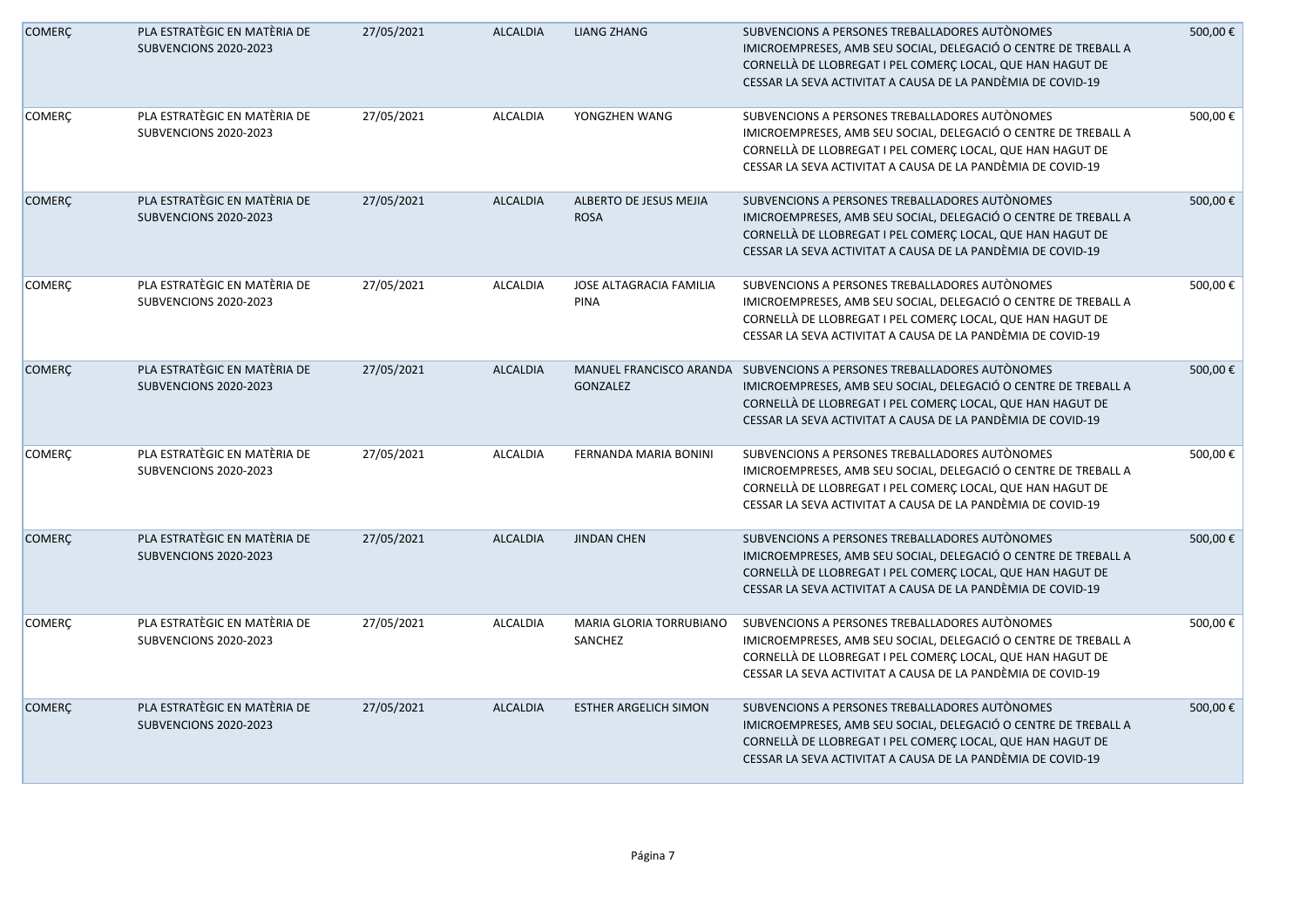| <b>COMERÇ</b> | PLA ESTRATÈGIC EN MATÈRIA DE<br>SUBVENCIONS 2020-2023 | 27/05/2021 | <b>ALCALDIA</b> | <b>ZHANGFEN RUAN</b>      | SUBVENCIONS A PERSONES TREBALLADORES AUTÒNOMES<br>IMICROEMPRESES, AMB SEU SOCIAL, DELEGACIÓ O CENTRE DE TREBALL A<br>CORNELLÀ DE LLOBREGAT I PEL COMERÇ LOCAL, QUE HAN HAGUT DE<br>CESSAR LA SEVA ACTIVITAT A CAUSA DE LA PANDÈMIA DE COVID-19                            | 500,00€ |
|---------------|-------------------------------------------------------|------------|-----------------|---------------------------|---------------------------------------------------------------------------------------------------------------------------------------------------------------------------------------------------------------------------------------------------------------------------|---------|
| <b>COMERÇ</b> | PLA ESTRATÈGIC EN MATÈRIA DE<br>SUBVENCIONS 2020-2023 | 27/05/2021 | <b>ALCALDIA</b> | <b>RUIZ</b>               | FRANCISCO JAVIER LABLANCA  SUBVENCIONS A PERSONES TREBALLADORES AUTÒNOMES<br>IMICROEMPRESES, AMB SEU SOCIAL, DELEGACIÓ O CENTRE DE TREBALL A<br>CORNELLÀ DE LLOBREGAT I PEL COMERÇ LOCAL, QUE HAN HAGUT DE<br>CESSAR LA SEVA ACTIVITAT A CAUSA DE LA PANDÈMIA DE COVID-19 | 500,00€ |
| COMERÇ        | PLA ESTRATÈGIC EN MATÈRIA DE<br>SUBVENCIONS 2020-2023 | 27/05/2021 | <b>ALCALDIA</b> | ROSER BRIONES AULEDA      | SUBVENCIONS A PERSONES TREBALLADORES AUTÒNOMES<br>IMICROEMPRESES, AMB SEU SOCIAL, DELEGACIÓ O CENTRE DE TREBALL A<br>CORNELLÀ DE LLOBREGAT I PEL COMERÇ LOCAL, QUE HAN HAGUT DE<br>CESSAR LA SEVA ACTIVITAT A CAUSA DE LA PANDÈMIA DE COVID-19                            | 500,00€ |
| <b>COMERÇ</b> | PLA ESTRATÈGIC EN MATÈRIA DE<br>SUBVENCIONS 2020-2023 | 27/05/2021 | <b>ALCALDIA</b> | <b>AIYONG CHEN</b>        | SUBVENCIONS A PERSONES TREBALLADORES AUTÒNOMES<br>IMICROEMPRESES, AMB SEU SOCIAL, DELEGACIÓ O CENTRE DE TREBALL A<br>CORNELLÀ DE LLOBREGAT I PEL COMERÇ LOCAL, QUE HAN HAGUT DE<br>CESSAR LA SEVA ACTIVITAT A CAUSA DE LA PANDÈMIA DE COVID-19                            | 500,00€ |
| <b>COMERÇ</b> | PLA ESTRATÈGIC EN MATÈRIA DE<br>SUBVENCIONS 2020-2023 | 27/05/2021 | <b>ALCALDIA</b> | <b>JOSE TORTOSA LOPEZ</b> | SUBVENCIONS A PERSONES TREBALLADORES AUTÒNOMES<br>IMICROEMPRESES, AMB SEU SOCIAL, DELEGACIÓ O CENTRE DE TREBALL A<br>CORNELLÀ DE LLOBREGAT I PEL COMERÇ LOCAL, QUE HAN HAGUT DE<br>CESSAR LA SEVA ACTIVITAT A CAUSA DE LA PANDÈMIA DE COVID-19                            | 500,00€ |
| <b>COMERÇ</b> | PLA ESTRATÈGIC EN MATÈRIA DE<br>SUBVENCIONS 2020-2023 | 27/05/2021 | <b>ALCALDIA</b> | JOSE UVALDO SILVA SILVA   | SUBVENCIONS A PERSONES TREBALLADORES AUTÒNOMES<br>IMICROEMPRESES, AMB SEU SOCIAL, DELEGACIÓ O CENTRE DE TREBALL A<br>CORNELLÀ DE LLOBREGAT I PEL COMERÇ LOCAL, QUE HAN HAGUT DE<br>CESSAR LA SEVA ACTIVITAT A CAUSA DE LA PANDÈMIA DE COVID-19                            | 500,00€ |
| COMERÇ        | PLA ESTRATÈGIC EN MATÈRIA DE<br>SUBVENCIONS 2020-2023 | 27/05/2021 | <b>ALCALDIA</b> | MIGUEL SANCHEZ CARBONELL  | SUBVENCIONS A PERSONES TREBALLADORES AUTÒNOMES<br>IMICROEMPRESES, AMB SEU SOCIAL, DELEGACIÓ O CENTRE DE TREBALL A<br>CORNELLÀ DE LLOBREGAT I PEL COMERÇ LOCAL, QUE HAN HAGUT DE<br>CESSAR LA SEVA ACTIVITAT A CAUSA DE LA PANDÈMIA DE COVID-19                            | 500,00€ |
| <b>COMERÇ</b> | PLA ESTRATÈGIC EN MATÈRIA DE<br>SUBVENCIONS 2020-2023 | 27/05/2021 | <b>ALCALDIA</b> | <b>JIAHUI CHEN</b>        | SUBVENCIONS A PERSONES TREBALLADORES AUTÒNOMES<br>IMICROEMPRESES, AMB SEU SOCIAL, DELEGACIÓ O CENTRE DE TREBALL A<br>CORNELLÀ DE LLOBREGAT I PEL COMERÇ LOCAL, QUE HAN HAGUT DE<br>CESSAR LA SEVA ACTIVITAT A CAUSA DE LA PANDÈMIA DE COVID-19                            | 500,00€ |
| COMERÇ        | PLA ESTRATÈGIC EN MATÈRIA DE<br>SUBVENCIONS 2020-2023 | 27/05/2021 | <b>ALCALDIA</b> | <b>WEIYONG XU</b>         | SUBVENCIONS A PERSONES TREBALLADORES AUTÒNOMES<br>IMICROEMPRESES, AMB SEU SOCIAL, DELEGACIÓ O CENTRE DE TREBALL A<br>CORNELLÀ DE LLOBREGAT I PEL COMERÇ LOCAL, QUE HAN HAGUT DE<br>CESSAR LA SEVA ACTIVITAT A CAUSA DE LA PANDÈMIA DE COVID-19                            | 500,00€ |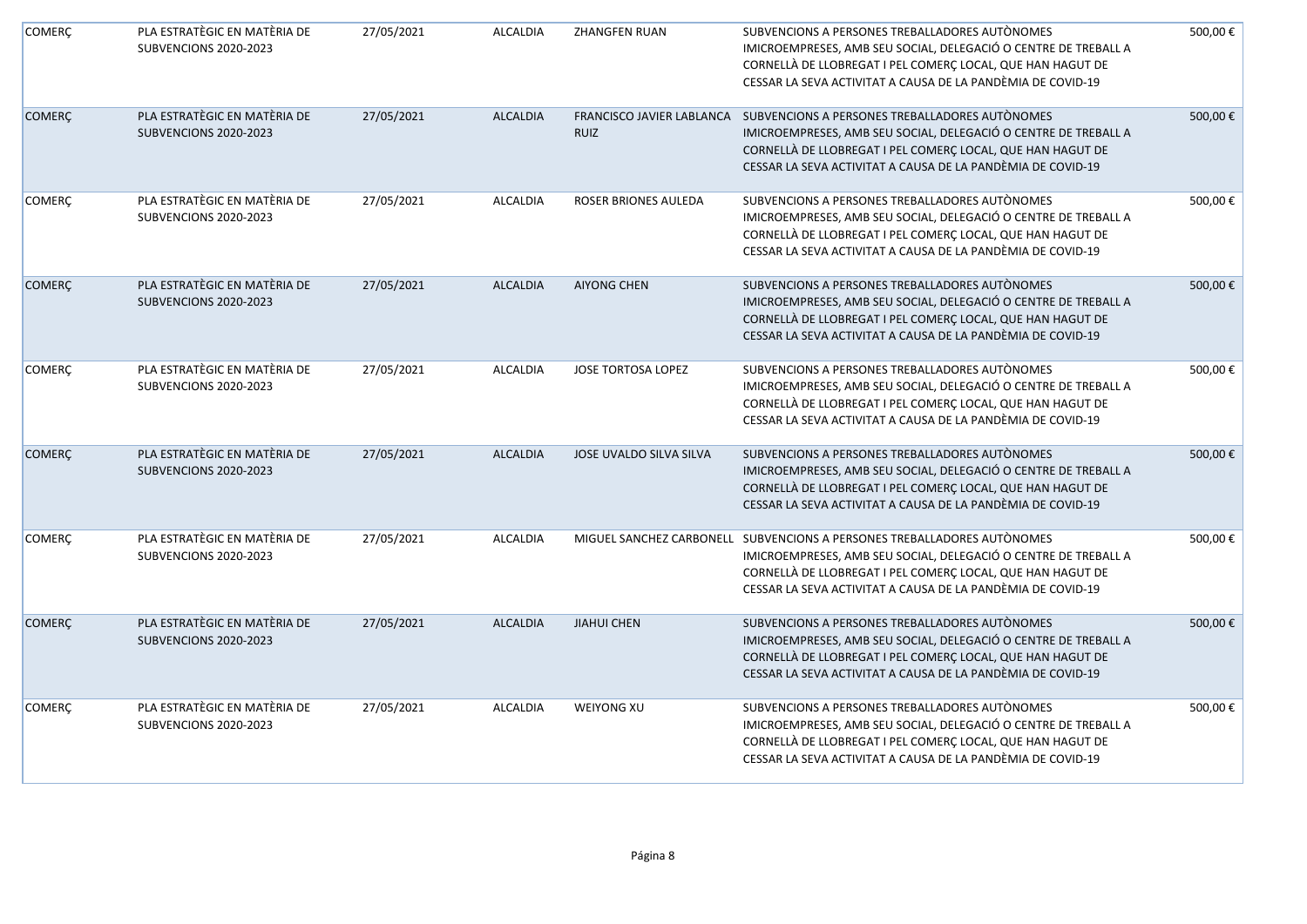| <b>COMERÇ</b> | PLA ESTRATÈGIC EN MATÈRIA DE<br>SUBVENCIONS 2020-2023 | 27/05/2021 | <b>ALCALDIA</b> | <b>JIAYE XU</b>          | SUBVENCIONS A PERSONES TREBALLADORES AUTONOMES<br>IMICROEMPRESES, AMB SEU SOCIAL, DELEGACIÓ O CENTRE DE TREBALL A<br>CORNELLÀ DE LLOBREGAT I PEL COMERÇ LOCAL, QUE HAN HAGUT DE<br>CESSAR LA SEVA ACTIVITAT A CAUSA DE LA PANDÈMIA DE COVID-19 | 500,00€ |
|---------------|-------------------------------------------------------|------------|-----------------|--------------------------|------------------------------------------------------------------------------------------------------------------------------------------------------------------------------------------------------------------------------------------------|---------|
| <b>COMERÇ</b> | PLA ESTRATÈGIC EN MATÈRIA DE<br>SUBVENCIONS 2020-2023 | 27/05/2021 | <b>ALCALDIA</b> | AIMEI HUANG              | SUBVENCIONS A PERSONES TREBALLADORES AUTÒNOMES<br>IMICROEMPRESES, AMB SEU SOCIAL, DELEGACIÓ O CENTRE DE TREBALL A<br>CORNELLÀ DE LLOBREGAT I PEL COMERÇ LOCAL, QUE HAN HAGUT DE<br>CESSAR LA SEVA ACTIVITAT A CAUSA DE LA PANDÈMIA DE COVID-19 | 500,00€ |
| <b>COMERÇ</b> | PLA ESTRATÈGIC EN MATÈRIA DE<br>SUBVENCIONS 2020-2023 | 27/05/2021 | <b>ALCALDIA</b> | <b>VENANCIO MERA BAS</b> | SUBVENCIONS A PERSONES TREBALLADORES AUTÒNOMES<br>IMICROEMPRESES, AMB SEU SOCIAL, DELEGACIÓ O CENTRE DE TREBALL A<br>CORNELLÀ DE LLOBREGAT I PEL COMERÇ LOCAL, QUE HAN HAGUT DE<br>CESSAR LA SEVA ACTIVITAT A CAUSA DE LA PANDÈMIA DE COVID-19 | 500,00€ |
| <b>COMERÇ</b> | PLA ESTRATÈGIC EN MATÈRIA DE<br>SUBVENCIONS 2020-2023 | 27/05/2021 | <b>ALCALDIA</b> | <b>JUNMEI WU</b>         | SUBVENCIONS A PERSONES TREBALLADORES AUTÒNOMES<br>IMICROEMPRESES, AMB SEU SOCIAL, DELEGACIÓ O CENTRE DE TREBALL A<br>CORNELLÀ DE LLOBREGAT I PEL COMERÇ LOCAL, QUE HAN HAGUT DE<br>CESSAR LA SEVA ACTIVITAT A CAUSA DE LA PANDÈMIA DE COVID-19 | 500,00€ |
| <b>COMERÇ</b> | PLA ESTRATÈGIC EN MATÈRIA DE<br>SUBVENCIONS 2020-2023 | 27/05/2021 | <b>ALCALDIA</b> | <b>JIE WANG</b>          | SUBVENCIONS A PERSONES TREBALLADORES AUTÒNOMES<br>IMICROEMPRESES, AMB SEU SOCIAL, DELEGACIÓ O CENTRE DE TREBALL A<br>CORNELLÀ DE LLOBREGAT I PEL COMERÇ LOCAL, QUE HAN HAGUT DE<br>CESSAR LA SEVA ACTIVITAT A CAUSA DE LA PANDÈMIA DE COVID-19 | 500,00€ |
| COMERÇ        | PLA ESTRATÈGIC EN MATÈRIA DE<br>SUBVENCIONS 2020-2023 | 27/05/2021 | <b>ALCALDIA</b> | <b>AIJUN CHEN</b>        | SUBVENCIONS A PERSONES TREBALLADORES AUTÒNOMES<br>IMICROEMPRESES, AMB SEU SOCIAL, DELEGACIÓ O CENTRE DE TREBALL A<br>CORNELLÀ DE LLOBREGAT I PEL COMERÇ LOCAL, QUE HAN HAGUT DE<br>CESSAR LA SEVA ACTIVITAT A CAUSA DE LA PANDÈMIA DE COVID-19 | 500,00€ |
| <b>COMERÇ</b> | PLA ESTRATÈGIC EN MATÈRIA DE<br>SUBVENCIONS 2020-2023 | 27/05/2021 | <b>ALCALDIA</b> | <b>ELISENDA VERA BON</b> | SUBVENCIONS A PERSONES TREBALLADORES AUTÒNOMES<br>IMICROEMPRESES, AMB SEU SOCIAL, DELEGACIÓ O CENTRE DE TREBALL A<br>CORNELLÀ DE LLOBREGAT I PEL COMERÇ LOCAL, QUE HAN HAGUT DE<br>CESSAR LA SEVA ACTIVITAT A CAUSA DE LA PANDÈMIA DE COVID-19 | 500,00€ |
| COMERÇ        | PLA ESTRATÈGIC EN MATÈRIA DE<br>SUBVENCIONS 2020-2023 | 27/05/2021 | <b>ALCALDIA</b> | DAVID DAVILA MORENO      | SUBVENCIONS A PERSONES TREBALLADORES AUTÒNOMES<br>IMICROEMPRESES, AMB SEU SOCIAL, DELEGACIÓ O CENTRE DE TREBALL A<br>CORNELLÀ DE LLOBREGAT I PEL COMERÇ LOCAL, QUE HAN HAGUT DE<br>CESSAR LA SEVA ACTIVITAT A CAUSA DE LA PANDÈMIA DE COVID-19 | 500,00€ |
| <b>COMERÇ</b> | PLA ESTRATÈGIC EN MATÈRIA DE<br>SUBVENCIONS 2020-2023 | 27/05/2021 | <b>ALCALDIA</b> | JAIME GARRIDO LANCHARRO  | SUBVENCIONS A PERSONES TREBALLADORES AUTONOMES<br>IMICROEMPRESES, AMB SEU SOCIAL, DELEGACIÓ O CENTRE DE TREBALL A<br>CORNELLÀ DE LLOBREGAT I PEL COMERÇ LOCAL, QUE HAN HAGUT DE<br>CESSAR LA SEVA ACTIVITAT A CAUSA DE LA PANDÈMIA DE COVID-19 | 500,00€ |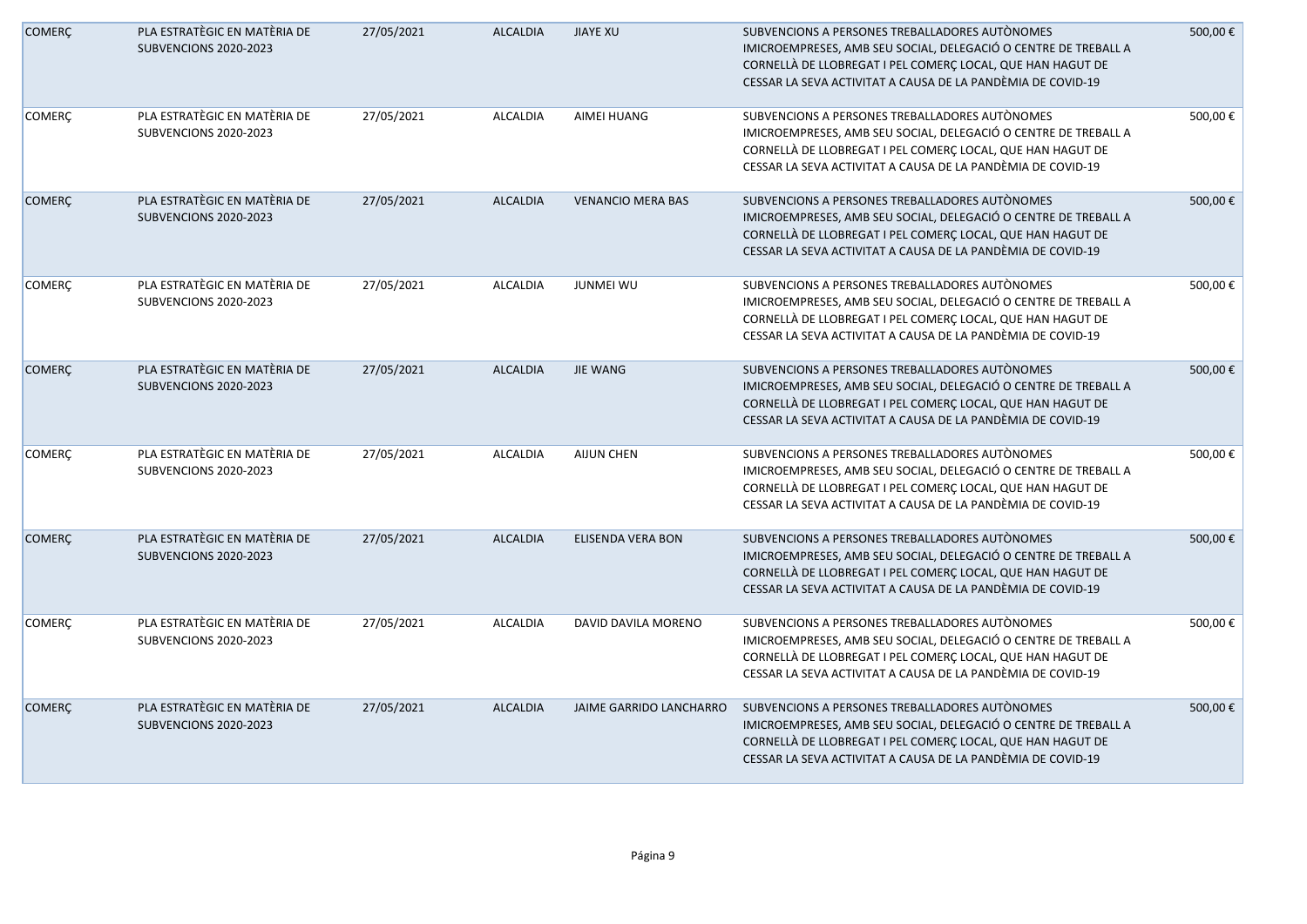| <b>COMERÇ</b> | PLA ESTRATÈGIC EN MATÈRIA DE<br>SUBVENCIONS 2020-2023 | 27/05/2021 | <b>ALCALDIA</b> | JIE CHEN                                   | SUBVENCIONS A PERSONES TREBALLADORES AUTÒNOMES<br>IMICROEMPRESES, AMB SEU SOCIAL, DELEGACIÓ O CENTRE DE TREBALL A<br>CORNELLÀ DE LLOBREGAT I PEL COMERÇ LOCAL, QUE HAN HAGUT DE<br>CESSAR LA SEVA ACTIVITAT A CAUSA DE LA PANDÈMIA DE COVID-19                           | 500,00€ |
|---------------|-------------------------------------------------------|------------|-----------------|--------------------------------------------|--------------------------------------------------------------------------------------------------------------------------------------------------------------------------------------------------------------------------------------------------------------------------|---------|
| <b>COMERÇ</b> | PLA ESTRATÈGIC EN MATÈRIA DE<br>SUBVENCIONS 2020-2023 | 27/05/2021 | <b>ALCALDIA</b> | MARIA ADORACION GARCIA<br><b>RODRIGUEZ</b> | SUBVENCIONS A PERSONES TREBALLADORES AUTÒNOMES<br>IMICROEMPRESES, AMB SEU SOCIAL, DELEGACIÓ O CENTRE DE TREBALL A<br>CORNELLÀ DE LLOBREGAT I PEL COMERÇ LOCAL, QUE HAN HAGUT DE<br>CESSAR LA SEVA ACTIVITAT A CAUSA DE LA PANDÈMIA DE COVID-19                           | 500,00€ |
| COMERÇ        | PLA ESTRATÈGIC EN MATÈRIA DE<br>SUBVENCIONS 2020-2023 | 27/05/2021 | <b>ALCALDIA</b> | <b>TORROJA GRUESO SL</b>                   | SUBVENCIONS A PERSONES TREBALLADORES AUTÒNOMES<br>IMICROEMPRESES, AMB SEU SOCIAL, DELEGACIÓ O CENTRE DE TREBALL A<br>CORNELLÀ DE LLOBREGAT I PEL COMERÇ LOCAL, QUE HAN HAGUT DE<br>CESSAR LA SEVA ACTIVITAT A CAUSA DE LA PANDÈMIA DE COVID-19                           | 500,00€ |
| <b>COMERÇ</b> | PLA ESTRATÈGIC EN MATÈRIA DE<br>SUBVENCIONS 2020-2023 | 27/05/2021 | <b>ALCALDIA</b> | <b>HUSSNAIN SARDAR</b>                     | SUBVENCIONS A PERSONES TREBALLADORES AUTÒNOMES<br>IMICROEMPRESES, AMB SEU SOCIAL, DELEGACIÓ O CENTRE DE TREBALL A<br>CORNELLÀ DE LLOBREGAT I PEL COMERÇ LOCAL, QUE HAN HAGUT DE<br>CESSAR LA SEVA ACTIVITAT A CAUSA DE LA PANDÈMIA DE COVID-19                           | 500,00€ |
| <b>COMERÇ</b> | PLA ESTRATÈGIC EN MATÈRIA DE<br>SUBVENCIONS 2020-2023 | 27/05/2021 | <b>ALCALDIA</b> | YUDELKA MARTE CASTILLO                     | SUBVENCIONS A PERSONES TREBALLADORES AUTÒNOMES<br>IMICROEMPRESES, AMB SEU SOCIAL, DELEGACIÓ O CENTRE DE TREBALL A<br>CORNELLÀ DE LLOBREGAT I PEL COMERÇ LOCAL, QUE HAN HAGUT DE<br>CESSAR LA SEVA ACTIVITAT A CAUSA DE LA PANDÈMIA DE COVID-19                           | 500,00€ |
| <b>COMERÇ</b> | PLA ESTRATÈGIC EN MATÈRIA DE<br>SUBVENCIONS 2020-2023 | 27/05/2021 | <b>ALCALDIA</b> | VICTOR ALEX SILVA SILVA                    | SUBVENCIONS A PERSONES TREBALLADORES AUTÒNOMES<br>IMICROEMPRESES, AMB SEU SOCIAL, DELEGACIÓ O CENTRE DE TREBALL A<br>CORNELLÀ DE LLOBREGAT I PEL COMERÇ LOCAL, QUE HAN HAGUT DE<br>CESSAR LA SEVA ACTIVITAT A CAUSA DE LA PANDÈMIA DE COVID-19                           | 500,00€ |
| COMERÇ        | PLA ESTRATÈGIC EN MATÈRIA DE<br>SUBVENCIONS 2020-2023 | 27/05/2021 | <b>ALCALDIA</b> | <b>SL</b>                                  | LA BODEGUITA DEL COCINERO SUBVENCIONS A PERSONES TREBALLADORES AUTÒNOMES<br>IMICROEMPRESES, AMB SEU SOCIAL, DELEGACIÓ O CENTRE DE TREBALL A<br>CORNELLÀ DE LLOBREGAT I PEL COMERÇ LOCAL, QUE HAN HAGUT DE<br>CESSAR LA SEVA ACTIVITAT A CAUSA DE LA PANDÈMIA DE COVID-19 | 500,00€ |
| <b>COMERÇ</b> | PLA ESTRATÈGIC EN MATÈRIA DE<br>SUBVENCIONS 2020-2023 | 27/05/2021 | <b>ALCALDIA</b> | <b>HONGYU ZHANG</b>                        | SUBVENCIONS A PERSONES TREBALLADORES AUTÒNOMES<br>IMICROEMPRESES, AMB SEU SOCIAL, DELEGACIÓ O CENTRE DE TREBALL A<br>CORNELLÀ DE LLOBREGAT I PEL COMERÇ LOCAL, QUE HAN HAGUT DE<br>CESSAR LA SEVA ACTIVITAT A CAUSA DE LA PANDÈMIA DE COVID-19                           | 500,00€ |
| COMERÇ        | PLA ESTRATÈGIC EN MATÈRIA DE<br>SUBVENCIONS 2020-2023 | 27/05/2021 | <b>ALCALDIA</b> | XIA0 WU                                    | SUBVENCIONS A PERSONES TREBALLADORES AUTÒNOMES<br>IMICROEMPRESES, AMB SEU SOCIAL, DELEGACIÓ O CENTRE DE TREBALL A<br>CORNELLÀ DE LLOBREGAT I PEL COMERÇ LOCAL, QUE HAN HAGUT DE<br>CESSAR LA SEVA ACTIVITAT A CAUSA DE LA PANDÈMIA DE COVID-19                           | 500,00€ |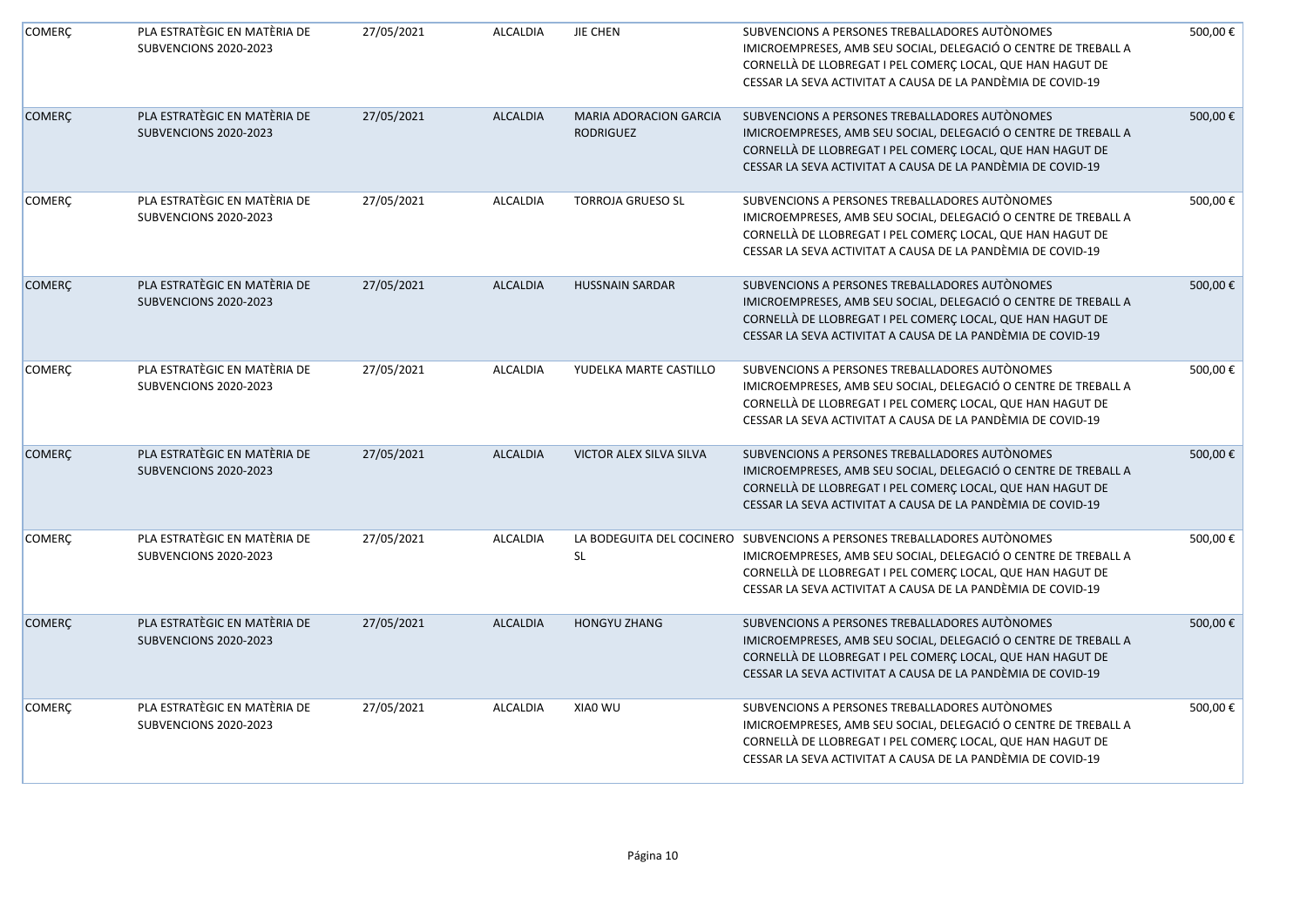| <b>COMERÇ</b> | PLA ESTRATÈGIC EN MATÈRIA DE<br>SUBVENCIONS 2020-2023 | 27/05/2021 | <b>ALCALDIA</b> | <b>WEIXUE WEI</b>         | SUBVENCIONS A PERSONES TREBALLADORES AUTÒNOMES<br>IMICROEMPRESES, AMB SEU SOCIAL, DELEGACIÓ O CENTRE DE TREBALL A<br>CORNELLÀ DE LLOBREGAT I PEL COMERÇ LOCAL, QUE HAN HAGUT DE<br>CESSAR LA SEVA ACTIVITAT A CAUSA DE LA PANDÈMIA DE COVID-19 | 500,00€ |
|---------------|-------------------------------------------------------|------------|-----------------|---------------------------|------------------------------------------------------------------------------------------------------------------------------------------------------------------------------------------------------------------------------------------------|---------|
| <b>COMERÇ</b> | PLA ESTRATÈGIC EN MATÈRIA DE<br>SUBVENCIONS 2020-2023 | 27/05/2021 | <b>ALCALDIA</b> | HAIZHU JIANG              | SUBVENCIONS A PERSONES TREBALLADORES AUTONOMES<br>IMICROEMPRESES, AMB SEU SOCIAL, DELEGACIÓ O CENTRE DE TREBALL A<br>CORNELLÀ DE LLOBREGAT I PEL COMERÇ LOCAL, QUE HAN HAGUT DE<br>CESSAR LA SEVA ACTIVITAT A CAUSA DE LA PANDÈMIA DE COVID-19 | 500,00€ |
| <b>COMERÇ</b> | PLA ESTRATÈGIC EN MATÈRIA DE<br>SUBVENCIONS 2020-2023 | 27/05/2021 | <b>ALCALDIA</b> | LIRONG WU                 | SUBVENCIONS A PERSONES TREBALLADORES AUTÒNOMES<br>IMICROEMPRESES, AMB SEU SOCIAL, DELEGACIÓ O CENTRE DE TREBALL A<br>CORNELLÀ DE LLOBREGAT I PEL COMERÇ LOCAL, QUE HAN HAGUT DE<br>CESSAR LA SEVA ACTIVITAT A CAUSA DE LA PANDÈMIA DE COVID-19 | 500,00€ |
| <b>COMERÇ</b> | PLA ESTRATÈGIC EN MATÈRIA DE<br>SUBVENCIONS 2020-2023 | 27/05/2021 | <b>ALCALDIA</b> | WE1TONG WU                | SUBVENCIONS A PERSONES TREBALLADORES AUTÒNOMES<br>IMICROEMPRESES, AMB SEU SOCIAL, DELEGACIÓ O CENTRE DE TREBALL A<br>CORNELLÀ DE LLOBREGAT I PEL COMERÇ LOCAL, QUE HAN HAGUT DE<br>CESSAR LA SEVA ACTIVITAT A CAUSA DE LA PANDÈMIA DE COVID-19 | 500,00€ |
| <b>COMERÇ</b> | PLA ESTRATÈGIC EN MATÈRIA DE<br>SUBVENCIONS 2020-2023 | 27/05/2021 | <b>ALCALDIA</b> | MASIA DE CAN TRABAL, S.L. | SUBVENCIONS A PERSONES TREBALLADORES AUTÒNOMES<br>IMICROEMPRESES, AMB SEU SOCIAL, DELEGACIÓ O CENTRE DE TREBALL A<br>CORNELLÀ DE LLOBREGAT I PEL COMERÇ LOCAL, QUE HAN HAGUT DE<br>CESSAR LA SEVA ACTIVITAT A CAUSA DE LA PANDÈMIA DE COVID-19 | 500,00€ |
| COMERÇ        | PLA ESTRATÈGIC EN MATÈRIA DE<br>SUBVENCIONS 2020-2023 | 27/05/2021 | <b>ALCALDIA</b> | <b>XIULING JI</b>         | SUBVENCIONS A PERSONES TREBALLADORES AUTONOMES<br>IMICROEMPRESES, AMB SEU SOCIAL, DELEGACIÓ O CENTRE DE TREBALL A<br>CORNELLÀ DE LLOBREGAT I PEL COMERÇ LOCAL, QUE HAN HAGUT DE<br>CESSAR LA SEVA ACTIVITAT A CAUSA DE LA PANDÈMIA DE COVID-19 | 500,00€ |
| <b>COMERÇ</b> | PLA ESTRATÈGIC EN MATÈRIA DE<br>SUBVENCIONS 2020-2023 | 27/05/2021 | <b>ALCALDIA</b> | <b>JINYING XU</b>         | SUBVENCIONS A PERSONES TREBALLADORES AUTÒNOMES<br>IMICROEMPRESES, AMB SEU SOCIAL, DELEGACIÓ O CENTRE DE TREBALL A<br>CORNELLÀ DE LLOBREGAT I PEL COMERÇ LOCAL, QUE HAN HAGUT DE<br>CESSAR LA SEVA ACTIVITAT A CAUSA DE LA PANDÈMIA DE COVID-19 | 500,00€ |
| <b>COMERÇ</b> | PLA ESTRATÈGIC EN MATÈRIA DE<br>SUBVENCIONS 2020-2023 | 27/05/2021 | <b>ALCALDIA</b> | SANLI ZHOU                | SUBVENCIONS A PERSONES TREBALLADORES AUTÒNOMES<br>IMICROEMPRESES, AMB SEU SOCIAL, DELEGACIÓ O CENTRE DE TREBALL A<br>CORNELLÀ DE LLOBREGAT I PEL COMERÇ LOCAL, QUE HAN HAGUT DE<br>CESSAR LA SEVA ACTIVITAT A CAUSA DE LA PANDÈMIA DE COVID-19 | 500,00€ |
| <b>COMERÇ</b> | PLA ESTRATÈGIC EN MATÈRIA DE<br>SUBVENCIONS 2020-2023 | 27/05/2021 | <b>ALCALDIA</b> | SANDRA MARTINEZ CABRERA   | SUBVENCIONS A PERSONES TREBALLADORES AUTÒNOMES<br>IMICROEMPRESES, AMB SEU SOCIAL, DELEGACIÓ O CENTRE DE TREBALL A<br>CORNELLÀ DE LLOBREGAT I PEL COMERÇ LOCAL, QUE HAN HAGUT DE<br>CESSAR LA SEVA ACTIVITAT A CAUSA DE LA PANDÈMIA DE COVID-19 | 500,00€ |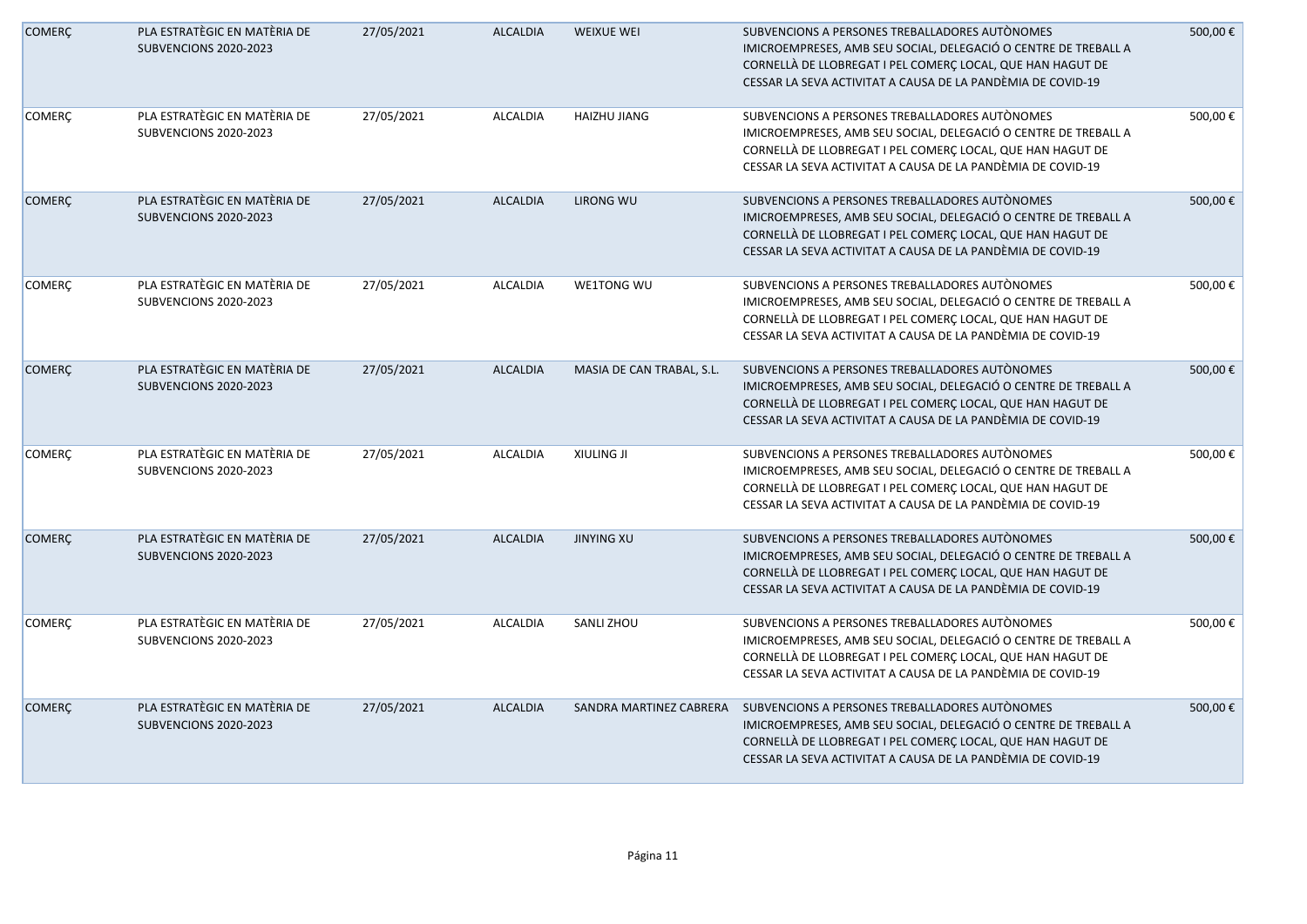| <b>COMERÇ</b> | PLA ESTRATÈGIC EN MATÈRIA DE<br>SUBVENCIONS 2020-2023 | 27/05/2021 | <b>ALCALDIA</b> | MARIA LUISA BABIANO<br><b>FERNANDEZ</b> | SUBVENCIONS A PERSONES TREBALLADORES AUTÒNOMES<br>IMICROEMPRESES, AMB SEU SOCIAL, DELEGACIÓ O CENTRE DE TREBALL A<br>CORNELLÀ DE LLOBREGAT I PEL COMERÇ LOCAL, QUE HAN HAGUT DE<br>CESSAR LA SEVA ACTIVITAT A CAUSA DE LA PANDÈMIA DE COVID-19 | 500,00€ |
|---------------|-------------------------------------------------------|------------|-----------------|-----------------------------------------|------------------------------------------------------------------------------------------------------------------------------------------------------------------------------------------------------------------------------------------------|---------|
| <b>COMERÇ</b> | PLA ESTRATÈGIC EN MATÈRIA DE<br>SUBVENCIONS 2020-2023 | 27/05/2021 | <b>ALCALDIA</b> | SERGIO CALVO GRIMA                      | SUBVENCIONS A PERSONES TREBALLADORES AUTÒNOMES<br>IMICROEMPRESES, AMB SEU SOCIAL, DELEGACIÓ O CENTRE DE TREBALL A<br>CORNELLÀ DE LLOBREGAT I PEL COMERÇ LOCAL, QUE HAN HAGUT DE<br>CESSAR LA SEVA ACTIVITAT A CAUSA DE LA PANDÈMIA DE COVID-19 | 500,00€ |
| <b>COMERÇ</b> | PLA ESTRATÈGIC EN MATÈRIA DE<br>SUBVENCIONS 2020-2023 | 27/05/2021 | <b>ALCALDIA</b> | MONICA LOPEZ GUERRERO                   | SUBVENCIONS A PERSONES TREBALLADORES AUTÒNOMES<br>IMICROEMPRESES, AMB SEU SOCIAL, DELEGACIÓ O CENTRE DE TREBALL A<br>CORNELLÀ DE LLOBREGAT I PEL COMERÇ LOCAL, QUE HAN HAGUT DE<br>CESSAR LA SEVA ACTIVITAT A CAUSA DE LA PANDÈMIA DE COVID-19 | 500,00€ |
| <b>COMERÇ</b> | PLA ESTRATÈGIC EN MATÈRIA DE<br>SUBVENCIONS 2020-2023 | 27/05/2021 | <b>ALCALDIA</b> | AIBIAO LIN                              | SUBVENCIONS A PERSONES TREBALLADORES AUTÒNOMES<br>IMICROEMPRESES, AMB SEU SOCIAL, DELEGACIÓ O CENTRE DE TREBALL A<br>CORNELLÀ DE LLOBREGAT I PEL COMERÇ LOCAL, QUE HAN HAGUT DE<br>CESSAR LA SEVA ACTIVITAT A CAUSA DE LA PANDÈMIA DE COVID-19 | 500,00€ |
| COMERÇ        | PLA ESTRATÈGIC EN MATÈRIA DE<br>SUBVENCIONS 2020-2023 | 27/05/2021 | <b>ALCALDIA</b> | JULIA IZQUIERDO FALCON                  | SUBVENCIONS A PERSONES TREBALLADORES AUTÒNOMES<br>IMICROEMPRESES, AMB SEU SOCIAL, DELEGACIÓ O CENTRE DE TREBALL A<br>CORNELLÀ DE LLOBREGAT I PEL COMERÇ LOCAL, QUE HAN HAGUT DE<br>CESSAR LA SEVA ACTIVITAT A CAUSA DE LA PANDÈMIA DE COVID-19 | 500,00€ |
| <b>COMERC</b> | PLA ESTRATÈGIC EN MATÈRIA DE<br>SUBVENCIONS 2020-2023 | 27/05/2021 | <b>ALCALDIA</b> | PABLO LOPEZ FERNANDEZ                   | SUBVENCIONS A PERSONES TREBALLADORES AUTÒNOMES<br>IMICROEMPRESES, AMB SEU SOCIAL, DELEGACIÓ O CENTRE DE TREBALL A<br>CORNELLÀ DE LLOBREGAT I PEL COMERÇ LOCAL, QUE HAN HAGUT DE<br>CESSAR LA SEVA ACTIVITAT A CAUSA DE LA PANDÈMIA DE COVID-19 | 500,00€ |
| COMERÇ        | PLA ESTRATÈGIC EN MATÈRIA DE<br>SUBVENCIONS 2020-2023 | 27/05/2021 | <b>ALCALDIA</b> | RESTAURANTE VILOR, S.L.                 | SUBVENCIONS A PERSONES TREBALLADORES AUTONOMES<br>IMICROEMPRESES, AMB SEU SOCIAL, DELEGACIÓ O CENTRE DE TREBALL A<br>CORNELLÀ DE LLOBREGAT I PEL COMERÇ LOCAL, QUE HAN HAGUT DE<br>CESSAR LA SEVA ACTIVITAT A CAUSA DE LA PANDÈMIA DE COVID-19 | 500,00€ |
| <b>COMERÇ</b> | PLA ESTRATÈGIC EN MATÈRIA DE<br>SUBVENCIONS 2020-2023 | 27/05/2021 | <b>ALCALDIA</b> | <b>CHONGCHONG WANG</b>                  | SUBVENCIONS A PERSONES TREBALLADORES AUTÒNOMES<br>IMICROEMPRESES, AMB SEU SOCIAL, DELEGACIÓ O CENTRE DE TREBALL A<br>CORNELLÀ DE LLOBREGAT I PEL COMERÇ LOCAL, QUE HAN HAGUT DE<br>CESSAR LA SEVA ACTIVITAT A CAUSA DE LA PANDÈMIA DE COVID-19 | 500,00€ |
| COMERÇ        | PLA ESTRATÈGIC EN MATÈRIA DE<br>SUBVENCIONS 2020-2023 | 27/05/2021 | <b>ALCALDIA</b> | <b>BORUI MA</b>                         | SUBVENCIONS A PERSONES TREBALLADORES AUTÒNOMES<br>IMICROEMPRESES, AMB SEU SOCIAL, DELEGACIÓ O CENTRE DE TREBALL A<br>CORNELLÀ DE LLOBREGAT I PEL COMERÇ LOCAL, QUE HAN HAGUT DE<br>CESSAR LA SEVA ACTIVITAT A CAUSA DE LA PANDÈMIA DE COVID-19 | 500,00€ |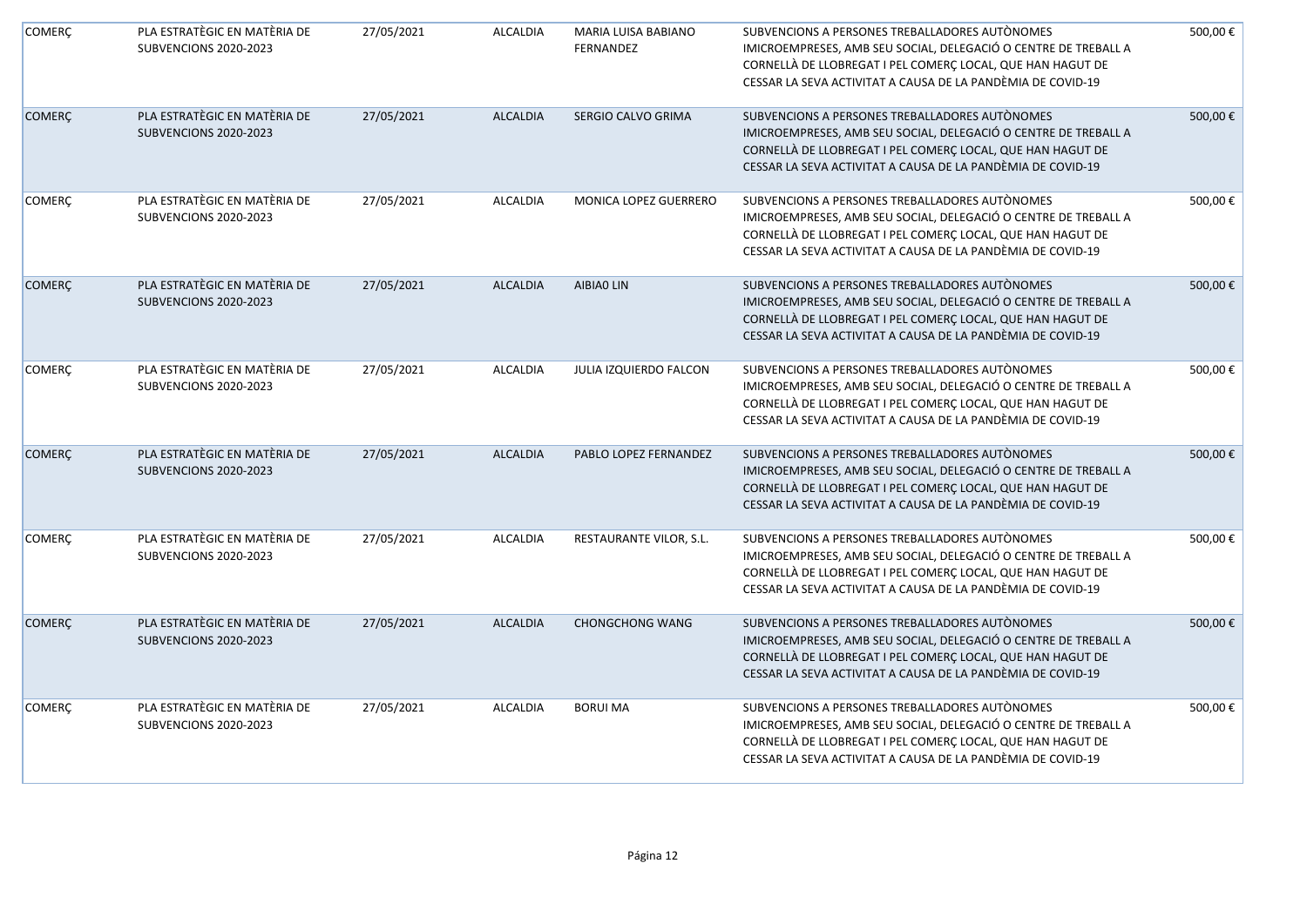| <b>COMERÇ</b> | PLA ESTRATÈGIC EN MATÈRIA DE<br>SUBVENCIONS 2020-2023 | 27/05/2021 | <b>ALCALDIA</b> | SALON DE BELLEZA HERTI,<br>S.C.P. | SUBVENCIONS A PERSONES TREBALLADORES AUTONOMES<br>IMICROEMPRESES, AMB SEU SOCIAL, DELEGACIÓ O CENTRE DE TREBALL A<br>CORNELLÀ DE LLOBREGAT I PEL COMERÇ LOCAL, QUE HAN HAGUT DE<br>CESSAR LA SEVA ACTIVITAT A CAUSA DE LA PANDÈMIA DE COVID-19 | 500,00€ |
|---------------|-------------------------------------------------------|------------|-----------------|-----------------------------------|------------------------------------------------------------------------------------------------------------------------------------------------------------------------------------------------------------------------------------------------|---------|
| <b>COMERÇ</b> | PLA ESTRATÈGIC EN MATÈRIA DE<br>SUBVENCIONS 2020-2023 | 27/05/2021 | <b>ALCALDIA</b> | FRANCISCO GOMEZ MEDINA            | SUBVENCIONS A PERSONES TREBALLADORES AUTÒNOMES<br>IMICROEMPRESES, AMB SEU SOCIAL, DELEGACIÓ O CENTRE DE TREBALL A<br>CORNELLÀ DE LLOBREGAT I PEL COMERÇ LOCAL, QUE HAN HAGUT DE<br>CESSAR LA SEVA ACTIVITAT A CAUSA DE LA PANDÈMIA DE COVID-19 | 500,00€ |
| <b>COMERÇ</b> | PLA ESTRATÈGIC EN MATÈRIA DE<br>SUBVENCIONS 2020-2023 | 27/05/2021 | <b>ALCALDIA</b> | LISHU HE                          | SUBVENCIONS A PERSONES TREBALLADORES AUTÒNOMES<br>IMICROEMPRESES, AMB SEU SOCIAL, DELEGACIÓ O CENTRE DE TREBALL A<br>CORNELLÀ DE LLOBREGAT I PEL COMERÇ LOCAL, QUE HAN HAGUT DE<br>CESSAR LA SEVA ACTIVITAT A CAUSA DE LA PANDÈMIA DE COVID-19 | 500,00€ |
| COMERÇ        | PLA ESTRATÈGIC EN MATÈRIA DE<br>SUBVENCIONS 2020-2023 | 27/05/2021 | <b>ALCALDIA</b> | <b>XINYING YANG</b>               | SUBVENCIONS A PERSONES TREBALLADORES AUTÒNOMES<br>IMICROEMPRESES, AMB SEU SOCIAL, DELEGACIÓ O CENTRE DE TREBALL A<br>CORNELLÀ DE LLOBREGAT I PEL COMERÇ LOCAL, QUE HAN HAGUT DE<br>CESSAR LA SEVA ACTIVITAT A CAUSA DE LA PANDÈMIA DE COVID-19 | 500,00€ |
| <b>COMERÇ</b> | PLA ESTRATÈGIC EN MATÈRIA DE<br>SUBVENCIONS 2020-2023 | 27/05/2021 | <b>ALCALDIA</b> | <b>GUOEN WANG</b>                 | SUBVENCIONS A PERSONES TREBALLADORES AUTÒNOMES<br>IMICROEMPRESES, AMB SEU SOCIAL, DELEGACIÓ O CENTRE DE TREBALL A<br>CORNELLÀ DE LLOBREGAT I PEL COMERÇ LOCAL, QUE HAN HAGUT DE<br>CESSAR LA SEVA ACTIVITAT A CAUSA DE LA PANDÈMIA DE COVID-19 | 500,00€ |
| <b>COMERÇ</b> | PLA ESTRATÈGIC EN MATÈRIA DE<br>SUBVENCIONS 2020-2023 | 27/05/2021 | <b>ALCALDIA</b> | VANWARD INTERNACIONAL<br>S.L.     | SUBVENCIONS A PERSONES TREBALLADORES AUTÒNOMES<br>IMICROEMPRESES, AMB SEU SOCIAL, DELEGACIÓ O CENTRE DE TREBALL A<br>CORNELLÀ DE LLOBREGAT I PEL COMERÇ LOCAL, QUE HAN HAGUT DE<br>CESSAR LA SEVA ACTIVITAT A CAUSA DE LA PANDÈMIA DE COVID-19 | 500,00€ |
| <b>COMERÇ</b> | PLA ESTRATÈGIC EN MATÈRIA DE<br>SUBVENCIONS 2020-2023 | 27/05/2021 | <b>ALCALDIA</b> | <b>MINYING LIN</b>                | SUBVENCIONS A PERSONES TREBALLADORES AUTÒNOMES<br>IMICROEMPRESES, AMB SEU SOCIAL, DELEGACIÓ O CENTRE DE TREBALL A<br>CORNELLÀ DE LLOBREGAT I PEL COMERÇ LOCAL, QUE HAN HAGUT DE<br>CESSAR LA SEVA ACTIVITAT A CAUSA DE LA PANDÈMIA DE COVID-19 | 500,00€ |
| <b>COMERÇ</b> | PLA ESTRATÈGIC EN MATÈRIA DE<br>SUBVENCIONS 2020-2023 | 27/05/2021 | <b>ALCALDIA</b> | <b>XIAOMEI XIA</b>                | SUBVENCIONS A PERSONES TREBALLADORES AUTÒNOMES<br>IMICROEMPRESES, AMB SEU SOCIAL, DELEGACIÓ O CENTRE DE TREBALL A<br>CORNELLÀ DE LLOBREGAT I PEL COMERÇ LOCAL, QUE HAN HAGUT DE<br>CESSAR LA SEVA ACTIVITAT A CAUSA DE LA PANDÈMIA DE COVID-19 | 500,00€ |
| <b>COMERÇ</b> | PLA ESTRATÈGIC EN MATÈRIA DE<br>SUBVENCIONS 2020-2023 | 27/05/2021 | <b>ALCALDIA</b> | <b>BING JIANG</b>                 | SUBVENCIONS A PERSONES TREBALLADORES AUTONOMES<br>IMICROEMPRESES, AMB SEU SOCIAL, DELEGACIÓ O CENTRE DE TREBALL A<br>CORNELLÀ DE LLOBREGAT I PEL COMERÇ LOCAL, QUE HAN HAGUT DE<br>CESSAR LA SEVA ACTIVITAT A CAUSA DE LA PANDÈMIA DE COVID-19 | 500,00€ |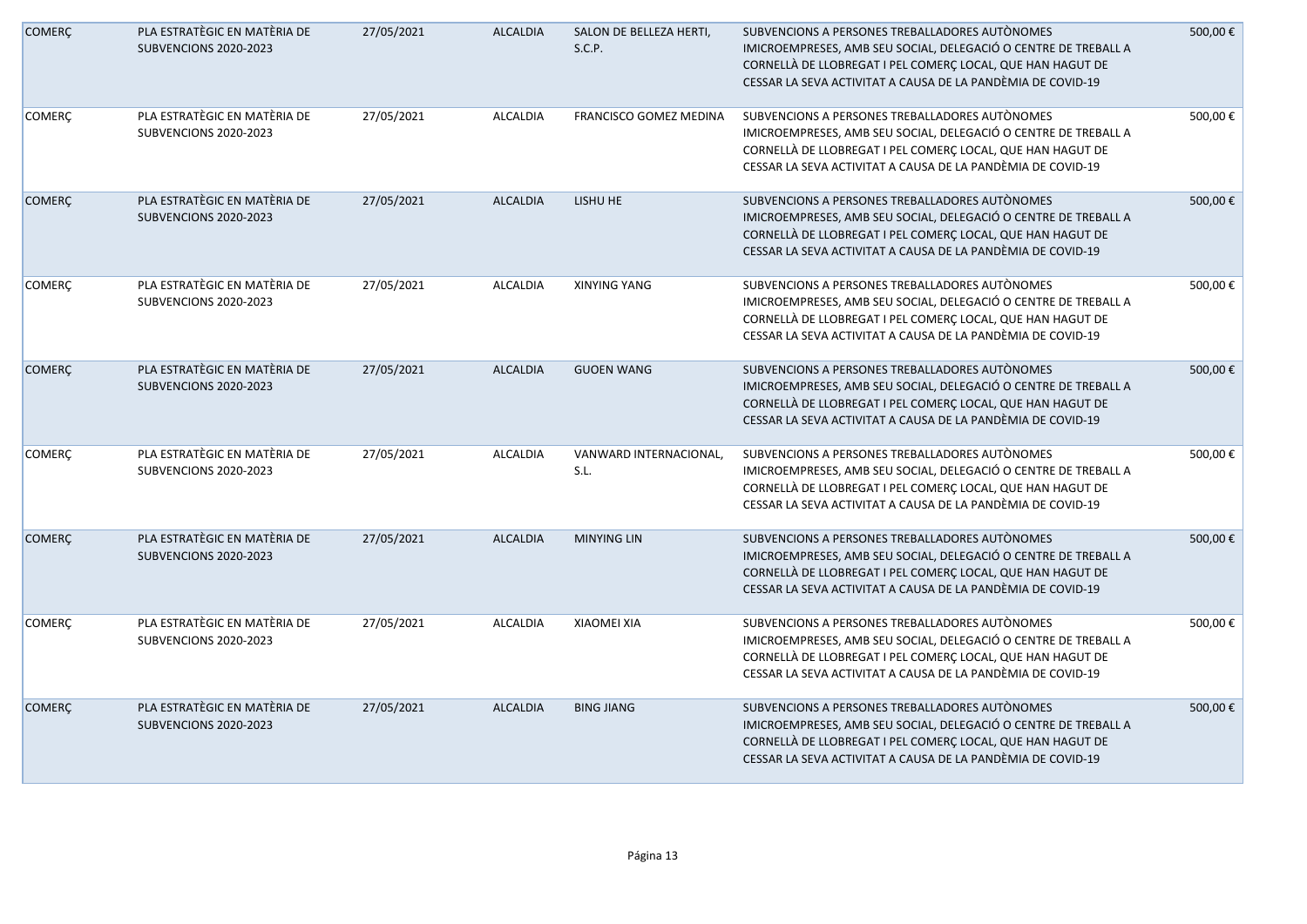| <b>COMERÇ</b> | PLA ESTRATÈGIC EN MATÈRIA DE<br>SUBVENCIONS 2020-2023 | 27/05/2021 | <b>ALCALDIA</b> | <b>XUEJLTN XU</b>                        | SUBVENCIONS A PERSONES TREBALLADORES AUTÒNOMES<br>IMICROEMPRESES, AMB SEU SOCIAL, DELEGACIÓ O CENTRE DE TREBALL A<br>CORNELLÀ DE LLOBREGAT I PEL COMERÇ LOCAL, QUE HAN HAGUT DE<br>CESSAR LA SEVA ACTIVITAT A CAUSA DE LA PANDÈMIA DE COVID-19 | 500,00€ |
|---------------|-------------------------------------------------------|------------|-----------------|------------------------------------------|------------------------------------------------------------------------------------------------------------------------------------------------------------------------------------------------------------------------------------------------|---------|
| <b>COMERÇ</b> | PLA ESTRATÈGIC EN MATÈRIA DE<br>SUBVENCIONS 2020-2023 | 27/05/2021 | <b>ALCALDIA</b> | JUAN NARVAEZ JOYA                        | SUBVENCIONS A PERSONES TREBALLADORES AUTÒNOMES<br>IMICROEMPRESES, AMB SEU SOCIAL, DELEGACIÓ O CENTRE DE TREBALL A<br>CORNELLÀ DE LLOBREGAT I PEL COMERÇ LOCAL, QUE HAN HAGUT DE<br>CESSAR LA SEVA ACTIVITAT A CAUSA DE LA PANDÈMIA DE COVID-19 | 500,00€ |
| COMERÇ        | PLA ESTRATÈGIC EN MATÈRIA DE<br>SUBVENCIONS 2020-2023 | 27/05/2021 | <b>ALCALDIA</b> | XIAOMEI HU                               | SUBVENCIONS A PERSONES TREBALLADORES AUTÒNOMES<br>IMICROEMPRESES, AMB SEU SOCIAL, DELEGACIÓ O CENTRE DE TREBALL A<br>CORNELLÀ DE LLOBREGAT I PEL COMERÇ LOCAL, QUE HAN HAGUT DE<br>CESSAR LA SEVA ACTIVITAT A CAUSA DE LA PANDÈMIA DE COVID-19 | 500,00€ |
| <b>COMERÇ</b> | PLA ESTRATÈGIC EN MATÈRIA DE<br>SUBVENCIONS 2020-2023 | 27/05/2021 | <b>ALCALDIA</b> | ALEJANDRO GONZA LEZ<br><b>BLANCO</b>     | SUBVENCIONS A PERSONES TREBALLADORES AUTÒNOMES<br>IMICROEMPRESES, AMB SEU SOCIAL, DELEGACIÓ O CENTRE DE TREBALL A<br>CORNELLÀ DE LLOBREGAT I PEL COMERÇ LOCAL, QUE HAN HAGUT DE<br>CESSAR LA SEVA ACTIVITAT A CAUSA DE LA PANDÈMIA DE COVID-19 | 500,00€ |
| COMERÇ        | PLA ESTRATÈGIC EN MATÈRIA DE<br>SUBVENCIONS 2020-2023 | 27/05/2021 | <b>ALCALDIA</b> | MIGUEL VALLEJO LARA                      | SUBVENCIONS A PERSONES TREBALLADORES AUTÒNOMES<br>IMICROEMPRESES, AMB SEU SOCIAL, DELEGACIÓ O CENTRE DE TREBALL A<br>CORNELLÀ DE LLOBREGAT I PEL COMERÇ LOCAL, QUE HAN HAGUT DE<br>CESSAR LA SEVA ACTIVITAT A CAUSA DE LA PANDÈMIA DE COVID-19 | 500,00€ |
| <b>COMERÇ</b> | PLA ESTRATÈGIC EN MATÈRIA DE<br>SUBVENCIONS 2020-2023 | 27/05/2021 | <b>ALCALDIA</b> | <b>JINGJING JIANG</b>                    | SUBVENCIONS A PERSONES TREBALLADORES AUTÒNOMES<br>IMICROEMPRESES, AMB SEU SOCIAL, DELEGACIÓ O CENTRE DE TREBALL A<br>CORNELLÀ DE LLOBREGAT I PEL COMERÇ LOCAL, QUE HAN HAGUT DE<br>CESSAR LA SEVA ACTIVITAT A CAUSA DE LA PANDÈMIA DE COVID-19 | 500,00€ |
| COMERÇ        | PLA ESTRATÈGIC EN MATÈRIA DE<br>SUBVENCIONS 2020-2023 | 27/05/2021 | <b>ALCALDIA</b> | <b>QUNXIA LIN</b>                        | SUBVENCIONS A PERSONES TREBALLADORES AUTÒNOMES<br>IMICROEMPRESES, AMB SEU SOCIAL, DELEGACIÓ O CENTRE DE TREBALL A<br>CORNELLÀ DE LLOBREGAT I PEL COMERÇ LOCAL, QUE HAN HAGUT DE<br>CESSAR LA SEVA ACTIVITAT A CAUSA DE LA PANDÈMIA DE COVID-19 | 500,00€ |
| <b>COMERÇ</b> | PLA ESTRATÈGIC EN MATÈRIA DE<br>SUBVENCIONS 2020-2023 | 27/05/2021 | <b>ALCALDIA</b> | JOSE ANTONIO RODRIGUEZ<br><b>BOSQUET</b> | SUBVENCIONS A PERSONES TREBALLADORES AUTÒNOMES<br>IMICROEMPRESES, AMB SEU SOCIAL, DELEGACIÓ O CENTRE DE TREBALL A<br>CORNELLÀ DE LLOBREGAT I PEL COMERÇ LOCAL, QUE HAN HAGUT DE<br>CESSAR LA SEVA ACTIVITAT A CAUSA DE LA PANDÈMIA DE COVID-19 | 500,00€ |
| COMERÇ        | PLA ESTRATÈGIC EN MATÈRIA DE<br>SUBVENCIONS 2020-2023 | 27/05/2021 | <b>ALCALDIA</b> | <b>LIAN ZHENG</b>                        | SUBVENCIONS A PERSONES TREBALLADORES AUTÒNOMES<br>IMICROEMPRESES, AMB SEU SOCIAL, DELEGACIÓ O CENTRE DE TREBALL A<br>CORNELLÀ DE LLOBREGAT I PEL COMERÇ LOCAL, QUE HAN HAGUT DE<br>CESSAR LA SEVA ACTIVITAT A CAUSA DE LA PANDÈMIA DE COVID-19 | 500,00€ |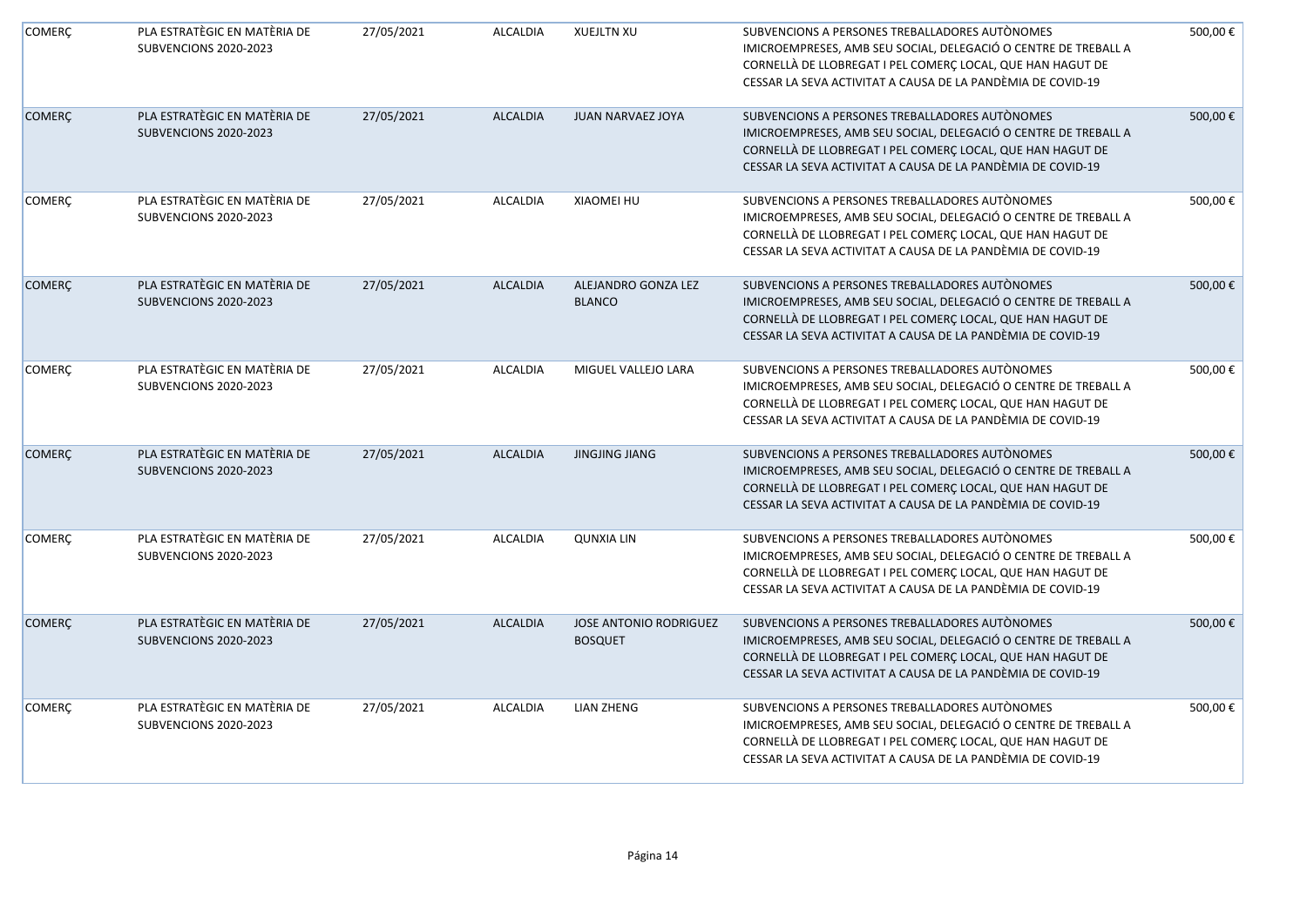| <b>COMERÇ</b> | PLA ESTRATÈGIC EN MATÈRIA DE<br>SUBVENCIONS 2020-2023 | 27/05/2021 | <b>ALCALDIA</b> | <b>QING XIA</b>                | SUBVENCIONS A PERSONES TREBALLADORES AUTONOMES<br>IMICROEMPRESES, AMB SEU SOCIAL, DELEGACIÓ O CENTRE DE TREBALL A<br>CORNELLÀ DE LLOBREGAT I PEL COMERÇ LOCAL, QUE HAN HAGUT DE<br>CESSAR LA SEVA ACTIVITAT A CAUSA DE LA PANDÈMIA DE COVID-19                           | 500,00€ |
|---------------|-------------------------------------------------------|------------|-----------------|--------------------------------|--------------------------------------------------------------------------------------------------------------------------------------------------------------------------------------------------------------------------------------------------------------------------|---------|
| <b>COMERÇ</b> | PLA ESTRATÈGIC EN MATÈRIA DE<br>SUBVENCIONS 2020-2023 | 27/05/2021 | <b>ALCALDIA</b> | <b>DIEGO PUERTO TORRES</b>     | SUBVENCIONS A PERSONES TREBALLADORES AUTÒNOMES<br>IMICROEMPRESES, AMB SEU SOCIAL, DELEGACIÓ O CENTRE DE TREBALL A<br>CORNELLÀ DE LLOBREGAT I PEL COMERÇ LOCAL, QUE HAN HAGUT DE<br>CESSAR LA SEVA ACTIVITAT A CAUSA DE LA PANDÈMIA DE COVID-19                           | 500,00€ |
| <b>COMERÇ</b> | PLA ESTRATÈGIC EN MATÈRIA DE<br>SUBVENCIONS 2020-2023 | 27/05/2021 | <b>ALCALDIA</b> | <b>MARIA ISABEL REYNA POLO</b> | SUBVENCIONS A PERSONES TREBALLADORES AUTÒNOMES<br>IMICROEMPRESES, AMB SEU SOCIAL, DELEGACIÓ O CENTRE DE TREBALL A<br>CORNELLÀ DE LLOBREGAT I PEL COMERÇ LOCAL, QUE HAN HAGUT DE<br>CESSAR LA SEVA ACTIVITAT A CAUSA DE LA PANDÈMIA DE COVID-19                           | 500,00€ |
| COMERÇ        | PLA ESTRATÈGIC EN MATÈRIA DE<br>SUBVENCIONS 2020-2023 | 27/05/2021 | <b>ALCALDIA</b> | MUHAMMAD NABI KHAN             | SUBVENCIONS A PERSONES TREBALLADORES AUTÒNOMES<br>IMICROEMPRESES, AMB SEU SOCIAL, DELEGACIÓ O CENTRE DE TREBALL A<br>CORNELLÀ DE LLOBREGAT I PEL COMERÇ LOCAL, QUE HAN HAGUT DE<br>CESSAR LA SEVA ACTIVITAT A CAUSA DE LA PANDÈMIA DE COVID-19                           | 500,00€ |
| <b>COMERÇ</b> | PLA ESTRATÈGIC EN MATÈRIA DE<br>SUBVENCIONS 2020-2023 | 27/05/2021 | <b>ALCALDIA</b> |                                | HISPANO GHUMAN IMPEX, S.L SUBVENCIONS A PERSONES TREBALLADORES AUTÒNOMES<br>IMICROEMPRESES, AMB SEU SOCIAL, DELEGACIÓ O CENTRE DE TREBALL A<br>CORNELLÀ DE LLOBREGAT I PEL COMERÇ LOCAL, QUE HAN HAGUT DE<br>CESSAR LA SEVA ACTIVITAT A CAUSA DE LA PANDÈMIA DE COVID-19 | 500,00€ |
| <b>COMERÇ</b> | PLA ESTRATÈGIC EN MATÈRIA DE<br>SUBVENCIONS 2020-2023 | 27/05/2021 | <b>ALCALDIA</b> | DIEGO RUF NARANJOS             | SUBVENCIONS A PERSONES TREBALLADORES AUTÒNOMES<br>IMICROEMPRESES, AMB SEU SOCIAL, DELEGACIÓ O CENTRE DE TREBALL A<br>CORNELLÀ DE LLOBREGAT I PEL COMERÇ LOCAL, QUE HAN HAGUT DE<br>CESSAR LA SEVA ACTIVITAT A CAUSA DE LA PANDÈMIA DE COVID-19                           | 500,00€ |
| <b>COMERÇ</b> | PLA ESTRATÈGIC EN MATÈRIA DE<br>SUBVENCIONS 2020-2023 | 27/05/2021 | <b>ALCALDIA</b> | PAULINO RUIZ ORDOREZ           | SUBVENCIONS A PERSONES TREBALLADORES AUTÒNOMES<br>IMICROEMPRESES, AMB SEU SOCIAL, DELEGACIÓ O CENTRE DE TREBALL A<br>CORNELLÀ DE LLOBREGAT I PEL COMERÇ LOCAL, QUE HAN HAGUT DE<br>CESSAR LA SEVA ACTIVITAT A CAUSA DE LA PANDÈMIA DE COVID-19                           | 500,00€ |
| <b>COMERÇ</b> | PLA ESTRATÈGIC EN MATÈRIA DE<br>SUBVENCIONS 2020-2023 | 27/05/2021 | <b>ALCALDIA</b> | YANAN ZHENG                    | SUBVENCIONS A PERSONES TREBALLADORES AUTÒNOMES<br>IMICROEMPRESES, AMB SEU SOCIAL, DELEGACIÓ O CENTRE DE TREBALL A<br>CORNELLÀ DE LLOBREGAT I PEL COMERÇ LOCAL, QUE HAN HAGUT DE<br>CESSAR LA SEVA ACTIVITAT A CAUSA DE LA PANDÈMIA DE COVID-19                           | 500,00€ |
| <b>COMERÇ</b> | PLA ESTRATÈGIC EN MATÈRIA DE<br>SUBVENCIONS 2020-2023 | 27/05/2021 | <b>ALCALDIA</b> | YONGLI YANG                    | SUBVENCIONS A PERSONES TREBALLADORES AUTONOMES<br>IMICROEMPRESES, AMB SEU SOCIAL, DELEGACIÓ O CENTRE DE TREBALL A<br>CORNELLÀ DE LLOBREGAT I PEL COMERÇ LOCAL, QUE HAN HAGUT DE<br>CESSAR LA SEVA ACTIVITAT A CAUSA DE LA PANDÈMIA DE COVID-19                           | 500,00€ |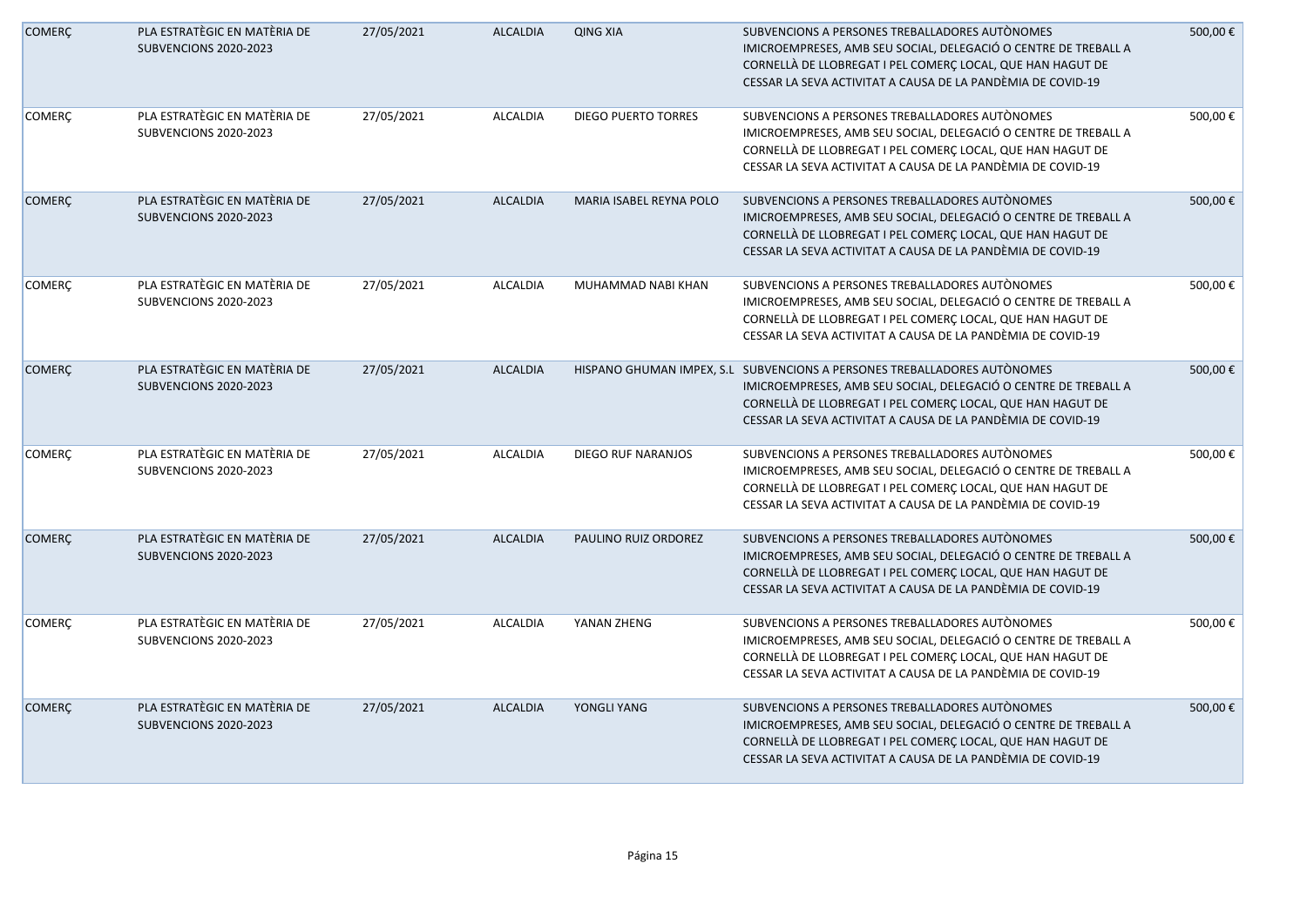| <b>COMERÇ</b>     | PLA ESTRATÈGIC EN MATÈRIA DE<br>SUBVENCIONS 2020-2023 | 27/05/2021 | <b>ALCALDIA</b> | <b>BLANCO GARCIA FRANCISCO</b><br><b>JAVIER</b>     | SUBVENCIONS A PERSONES TREBALLADORES AUTÒNOMES<br>IMICROEMPRESES, AMB SEU SOCIAL, DELEGACIÓ O CENTRE DE TREBALL A<br>CORNELLÀ DE LLOBREGAT I PEL COMERÇ LOCAL, QUE HAN HAGUT DE<br>CESSAR LA SEVA ACTIVITAT A CAUSA DE LA PANDÈMIA DE COVID-19 | 500,00€    |
|-------------------|-------------------------------------------------------|------------|-----------------|-----------------------------------------------------|------------------------------------------------------------------------------------------------------------------------------------------------------------------------------------------------------------------------------------------------|------------|
| <b>COMERÇ</b>     | PLA ESTRATÈGIC EN MATÈRIA DE<br>SUBVENCIONS 2020-2023 | 27/05/2021 | <b>ALCALDIA</b> | RAYAMAJHI, S.L.                                     | SUBVENCIONS A PERSONES TREBALLADORES AUTÒNOMES<br>IMICROEMPRESES, AMB SEU SOCIAL, DELEGACIÓ O CENTRE DE TREBALL A<br>CORNELLÀ DE LLOBREGAT I PEL COMERÇ LOCAL, QUE HAN HAGUT DE<br>CESSAR LA SEVA ACTIVITAT A CAUSA DE LA PANDÈMIA DE COVID-19 | 500,00€    |
| <b>COOPERACIÓ</b> | CONCORRENCIA NO COMPETIVA                             | 06/05/2021 | ALCALDIA        | ASSOCIACIÓ VEÏNAL LA<br><b>GAVARRA</b>              | PROJECTES DE CARÀCTER CULTURAL, ESPORTIU, COOPERACIÓ A LA<br>SOLIDARITAT, JOVENTUT I TEMPS LLIURE A CORNELLÀ DE LLOBREGAT PER<br>A L'ANY 2020                                                                                                  | 1.600,00€  |
| <b>CULTURA</b>    | PLA ESTRATÈGIC EN MATÈRIA DE<br>SUBVENCIONS 2020-2023 | 28/05/2021 | <b>ALCALDIA</b> | COMISSIÓ JORDIADA                                   | JORDIADA 2021                                                                                                                                                                                                                                  | 7.457,00 € |
| <b>CULTURA</b>    | PLA ESTRATÈGIC EN MATÈRIA DE<br>SUBVENCIONS 2020-2023 | 10/05/2021 | <b>ALCALDIA</b> | FEDERACIÓ APLEC DE LA<br>SARDANA                    | CONCURS DE COLLES SARDANISTES 2021                                                                                                                                                                                                             | 2.250,00€  |
| <b>CULTURA</b>    | CONCORRENCIA NO COMPETIVA                             | 06/05/2021 | <b>ALCALDIA</b> | ASSOCIACIÓ DE VEÏNS BARRI<br>RIERA                  | PROJECTES DE CARÀCTER CULTURAL, ESPORTIU, COOPERACIÓ A LA<br>SOLIDARITAT, JOVENTUT I TEMPS LLIURE A CORNELLÀ DE LLOBREGAT PER<br>A L'ANY 2020                                                                                                  | 884,61€    |
| <b>CULTURA</b>    | CONCORRENCIA NO COMPETIVA                             | 06/05/2021 | <b>ALCALDIA</b> | PATRONAT CULTURAL I<br>RECREATIU                    | PROJECTES DE CARÀCTER CULTURAL, ESPORTIU, COOPERACIÓ A LA<br>SOLIDARITAT, JOVENTUT I TEMPS LLIURE A CORNELLÀ DE LLOBREGAT PER<br>A L'ANY 2020                                                                                                  | 1.935,08€  |
| <b>CULTURA</b>    | CONCORRENCIA NO COMPETIVA                             | 06/05/2021 | <b>ALCALDIA</b> | ASOCIAC. CULT. EXTREMEÑA<br>SAN ISIDRO LABRADOR     | PROJECTES DE CARÀCTER CULTURAL, ESPORTIU, COOPERACIÓ A LA<br>SOLIDARITAT, JOVENTUT I TEMPS LLIURE A CORNELLÀ DE LLOBREGAT PER<br>A L'ANY 2020                                                                                                  | 1.105,76€  |
| <b>CULTURA</b>    | CONCORRENCIA NO COMPETIVA                             | 06/05/2021 | <b>ALCALDIA</b> | CASA CULT. I RECREAT.<br>CASTILLA-LA MANCHA         | PROJECTES DE CARÀCTER CULTURAL, ESPORTIU, COOPERACIÓ A LA<br>SOLIDARITAT, JOVENTUT I TEMPS LLIURE A CORNELLÀ DE LLOBREGAT PER<br>A L'ANY 2020                                                                                                  | 939,90€    |
| <b>CULTURA</b>    | CONCORRENCIA NO COMPETIVA                             | 06/05/2021 | <b>ALCALDIA</b> | <b>CENTRE D'ESTUDIS</b><br>COMARCALS BAIX LLOBREGAT | PROJECTES DE CARÀCTER CULTURAL, ESPORTIU, COOPERACIÓ A LA<br>SOLIDARITAT, JOVENTUT I TEMPS LLIURE A CORNELLÀ DE LLOBREGAT PER<br>A L'ANY 2020                                                                                                  | 718,74€    |
| <b>CULTURA</b>    | CONCORRENCIA NO COMPETIVA                             | 06/05/2021 | <b>ALCALDIA</b> | ASSOCIACIÓ ADELANTE                                 | PROJECTES DE CARÀCTER CULTURAL, ESPORTIU, COOPERACIÓ A LA<br>SOLIDARITAT, JOVENTUT I TEMPS LLIURE A CORNELLÀ DE LLOBREGAT PER<br>A L'ANY 2020                                                                                                  | 552,88€    |
| <b>CULTURA</b>    | CONCORRENCIA NO COMPETIVA                             | 06/05/2021 | <b>ALCALDIA</b> | ASSOC. VEÏNAL SANT<br><b>ILDEFONS</b>               | PROJECTES DE CARÀCTER CULTURAL, ESPORTIU, COOPERACIÓ A LA<br>SOLIDARITAT, JOVENTUT I TEMPS LLIURE A CORNELLÀ DE LLOBREGAT PER<br>A L'ANY 2020                                                                                                  | 1.437,49€  |
| <b>CULTURA</b>    | CONCORRENCIA NO COMPETIVA                             | 06/05/2021 | <b>ALCALDIA</b> | ASSOC. VEÏNAL LA GAVARRA                            | PROJECTES DE CARÀCTER CULTURAL, ESPORTIU, COOPERACIÓ A LA<br>SOLIDARITAT, JOVENTUT I TEMPS LLIURE A CORNELLÀ DE LLOBREGAT PER<br>A L'ANY 2020                                                                                                  | 1.161,05€  |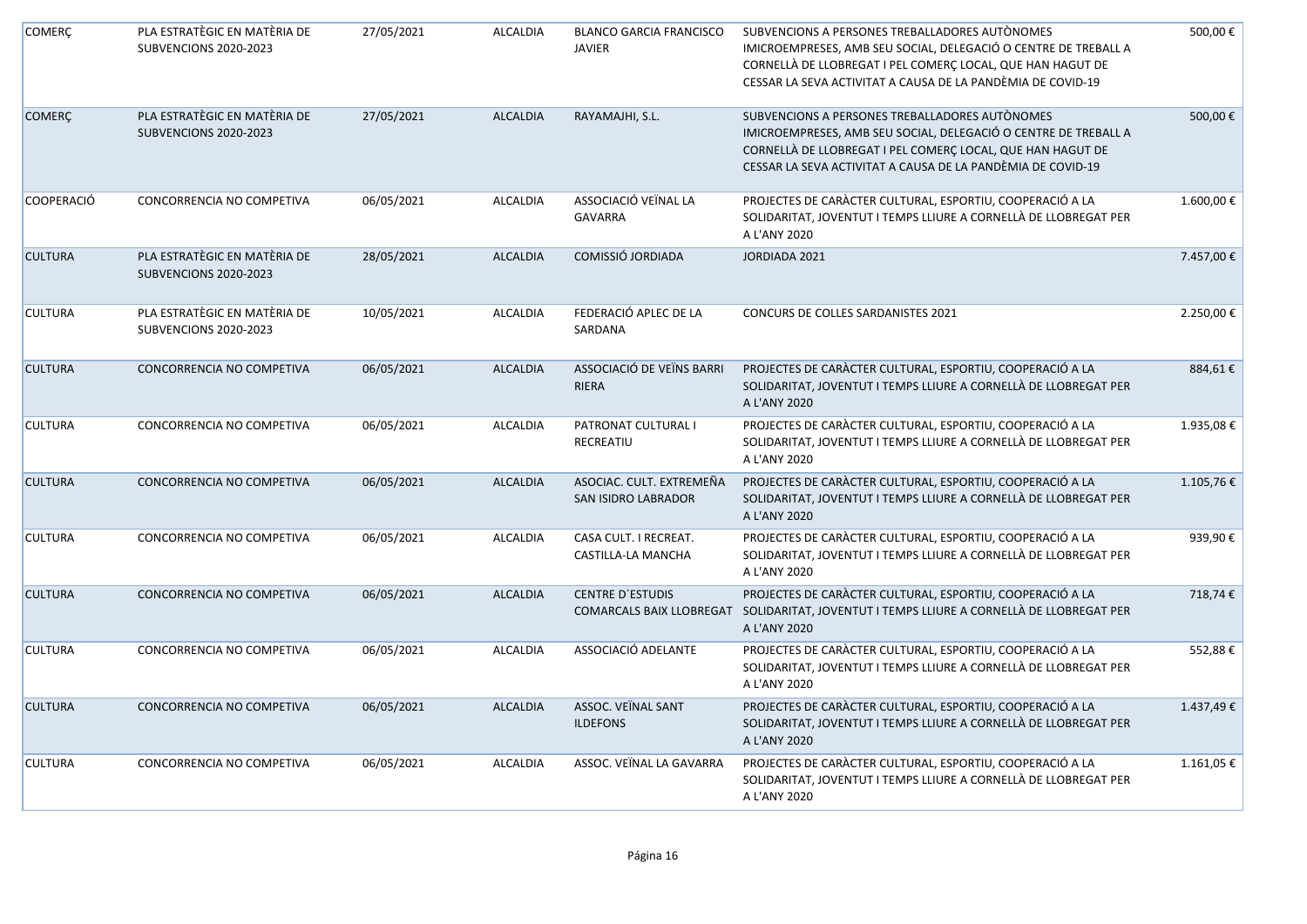| <b>CULTURA</b>  | CONCORRENCIA NO COMPETIVA                             | 06/05/2021 | <b>ALCALDIA</b> | L'AVENÇ DE CORNELLÀ.<br>ASSOC.PEL PATRIMONI<br>HISTÒRIC I LA CULTURA | PROJECTES DE CARÀCTER CULTURAL, ESPORTIU, COOPERACIÓ A LA<br>SOLIDARITAT, JOVENTUT I TEMPS LLIURE A CORNELLÀ DE LLOBREGAT PER<br>A L'ANY 2020                           | 774,03€    |
|-----------------|-------------------------------------------------------|------------|-----------------|----------------------------------------------------------------------|-------------------------------------------------------------------------------------------------------------------------------------------------------------------------|------------|
| <b>CULTURA</b>  | CONCORRENCIA NO COMPETIVA                             | 06/05/2021 | <b>ALCALDIA</b> | CASTELLERS DE CORNELLÀ                                               | PROJECTES DE CARÀCTER CULTURAL, ESPORTIU, COOPERACIÓ A LA<br>SOLIDARITAT, JOVENTUT I TEMPS LLIURE A CORNELLÀ DE LLOBREGAT PER<br>A L'ANY 2020                           | 2.045,66€  |
| <b>CULTURA</b>  | CONCORRENCIA NO COMPETIVA                             | 06/05/2021 | <b>ALCALDIA</b> | ASSOC. DE VEÏNS DEL BARRI<br>PADRÓ                                   | PROJECTES DE CARÀCTER CULTURAL, ESPORTIU, COOPERACIÓ A LA<br>SOLIDARITAT, JOVENTUT I TEMPS LLIURE A CORNELLÀ DE LLOBREGAT PER<br>A L'ANY 2020                           | 1.105,76€  |
| <b>CULTURA</b>  | CONCORRENCIA NO COMPETIVA                             | 06/05/2021 | <b>ALCALDIA</b> | ASSOC. CULTURAL COFRADÍA                                             | PROJECTES DE CARACTER CULTURAL, ESPORTIU, COOPERACIÓ A LA<br>CRISTO DE LA BUENA MUERTE SOLIDARITAT, JOVENTUT I TEMPS LLIURE A CORNELLÀ DE LLOBREGAT PER<br>A L'ANY 2020 | 1.072,62 € |
| <b>CULTURA</b>  | CONCORRENCIA NO COMPETIVA                             | 06/05/2021 | <b>ALCALDIA</b> | ROCÍO DE CORNELLÀ                                                    | HERMANDAD NTRA. SRA. DEL PROJECTES DE CARÀCTER CULTURAL, ESPORTIU, COOPERACIÓ A LA<br>SOLIDARITAT, JOVENTUT I TEMPS LLIURE A CORNELLÀ DE LLOBREGAT PER<br>A L'ANY 2020  | 1.050,47€  |
| <b>CULTURA</b>  | CONCORRENCIA NO COMPETIVA                             | 06/05/2021 | <b>ALCALDIA</b> | DE ALMÁCHAR                                                          | ASOCIACIÓN ANDALUZA HIJOS PROJECTES DE CARACTER CULTURAL, ESPORTIU, COOPERACIÓ A LA<br>SOLIDARITAT, JOVENTUT I TEMPS LLIURE A CORNELLÀ DE LLOBREGAT PER<br>A L'ANY 2020 | 1.400,00 € |
| <b>CULTURA</b>  | CONCORRENCIA NO COMPETIVA                             | 06/05/2021 | <b>ALCALDIA</b> | AGRUPACIÓ SARDANISTA DE<br><b>CORNELLÀ</b>                           | PROJECTES DE CARÀCTER CULTURAL, ESPORTIU, COOPERACIÓ A LA<br>SOLIDARITAT, JOVENTUT I TEMPS LLIURE A CORNELLÀ DE LLOBREGAT PER<br>A L'ANY 2020                           | 1.098,80€  |
| <b>CULTURA</b>  | CONCORRENCIA NO COMPETIVA                             | 30/04/2021 | <b>ALCALDIA</b> | FEDERACIÓ APLEC DE LA<br>SARDANA                                     | APLEC DE LA SARDANA 2021                                                                                                                                                | 13.151,00€ |
| <b>EDUCACIÓ</b> | PLA ESTRATÈGIC EN MATÈRIA DE<br>SUBVENCIONS 2020-2023 | 11/06/2021 | <b>ALCALDIA</b> |                                                                      | CFA CORNELLÀ DE LLOBREGAT ACTIVITATS COMPLEMENTÀRIES I EXTRACURRICULARS DEL CFA DE<br>CORNELLÀ DE LLOBREGAT                                                             | 2.106,00€  |
| <b>EDUCACIÓ</b> | PLA ESTRATÈGIC EN MATÈRIA DE<br>SUBVENCIONS 2020-2023 | 11/06/2021 | <b>ALCALDIA</b> | CORNELLÀ DE LLOBREGAT                                                | ESCOLA OFICIAL D'IDIOMES DE LA BIBLIOTECA DE L'EOI DE CORNELLÀ DE LLOBREGAT: FOMENTANT<br>L'AUTONOMIA                                                                   | 2.106,00€  |
| <b>EDUCACIÓ</b> | PLA ESTRATÈGIC EN MATÈRIA DE<br>SUBVENCIONS 2020-2023 | 11/06/2021 | <b>ALCALDIA</b> | <b>INSTITUT ESTEVE TERRADES I</b><br><b>ILLA</b>                     | PROJECTE ARTÍSTIC - CULTURAL ESTEVE TERRADAS 2021                                                                                                                       | 3.700,00€  |
| EDUCACIÓ        | PLA ESTRATÈGIC EN MATÈRIA DE<br>SUBVENCIONS 2020-2023 | 11/06/2021 | <b>ALCALDIA</b> | INSTITUT FRANCESC MACIA                                              | LA DESCOBERTA DE LA NATURA, LA HISTÒRIA I LA CIÈNCIA                                                                                                                    | 3.500,00€  |
| <b>EDUCACIÓ</b> | PLA ESTRATÈGIC EN MATÈRIA DE<br>SUBVENCIONS 2020-2023 | 11/06/2021 | <b>ALCALDIA</b> | <b>INSTITUT JOAN MIRÓ</b>                                            | APROFUNDIM EN LA LECTURA I L'ESCRIPTURA EN ALTRES LLENGÜES                                                                                                              | 3.600,00€  |
| <b>EDUCACIÓ</b> | PLA ESTRATÈGIC EN MATÈRIA DE<br>SUBVENCIONS 2020-2023 | 11/06/2021 | <b>ALCALDIA</b> | ESCOLA MARE DE DÉU DE<br><b>MONTSERRAT</b>                           | LES NOIES HI SÓN!                                                                                                                                                       | 1.430,09€  |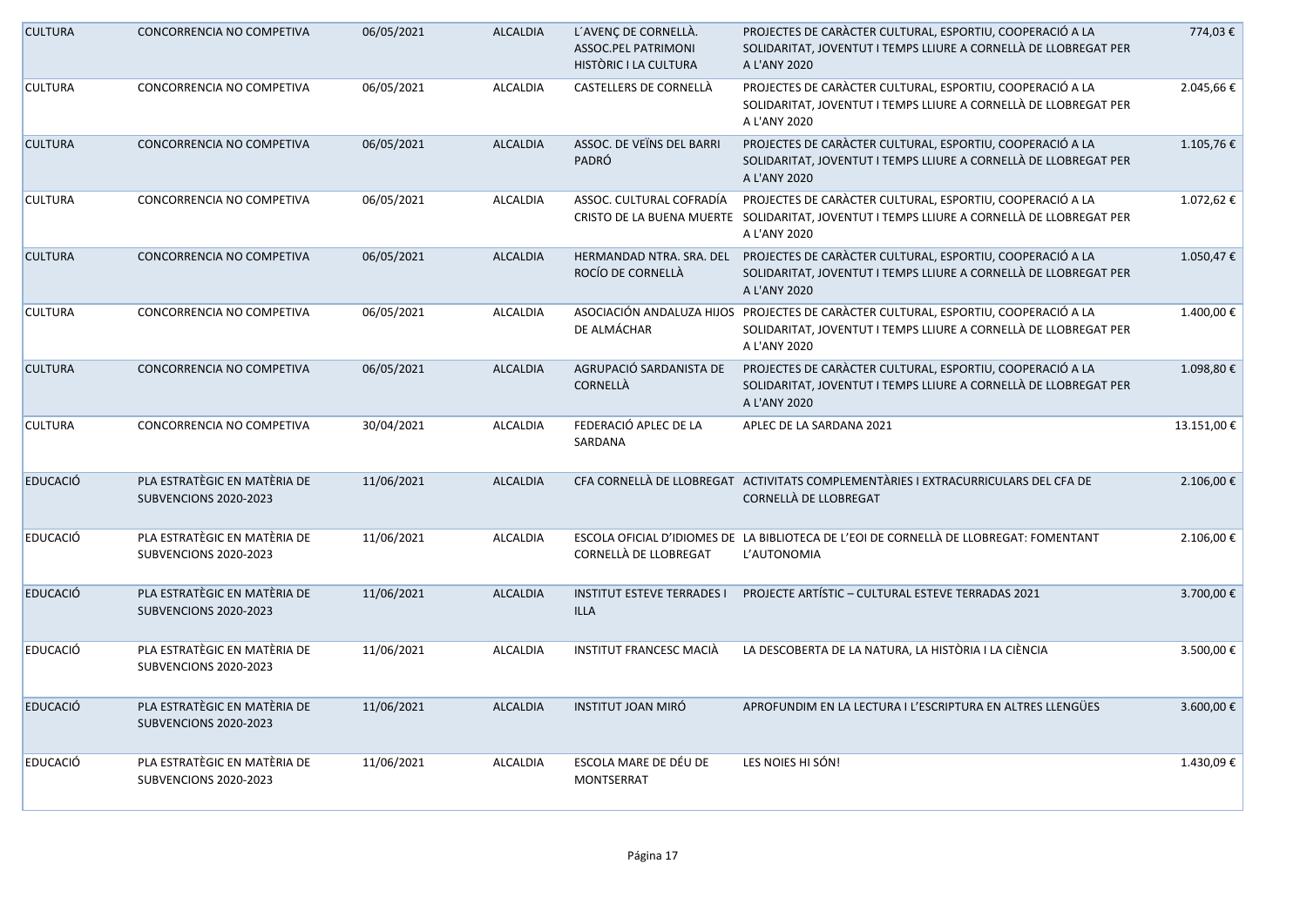| <b>EDUCACIÓ</b> | PLA ESTRATÈGIC EN MATÈRIA DE<br>SUBVENCIONS 2020-2023 | 11/06/2021 | <b>ALCALDIA</b> | ESCOLA IGNASI IGLESIAS                      | NI LES JOGUINES NI LES ACTIVITATS TENEN GÈNERE                                      | 1.550,70€  |
|-----------------|-------------------------------------------------------|------------|-----------------|---------------------------------------------|-------------------------------------------------------------------------------------|------------|
| <b>EDUCACIÓ</b> | PLA ESTRATÈGIC EN MATÈRIA DE<br>SUBVENCIONS 2020-2023 | 11/06/2021 | <b>ALCALDIA</b> | <b>ESCOLA L'ARENY</b>                       | <b>EMOCION-ART</b>                                                                  | 1.292,25€  |
| <b>EDUCACIÓ</b> | PLA ESTRATÈGIC EN MATÈRIA DE<br>SUBVENCIONS 2020-2023 | 11/06/2021 | <b>ALCALDIA</b> | <b>ESCOLA ANTONI GAUDÍ</b>                  | <b>EMOCIONA'T</b>                                                                   | 1.206,10€  |
| <b>EDUCACIÓ</b> | PLA ESTRATÈGIC EN MATÈRIA DE<br>SUBVENCIONS 2020-2023 | 11/06/2021 | <b>ALCALDIA</b> | ESCOLA ALEXANDRE GALÍ                       | ROBOTIC - GALÍ                                                                      | 1.464,55 € |
| <b>EDUCACIÓ</b> | PLA ESTRATÈGIC EN MATÈRIA DE<br>SUBVENCIONS 2020-2023 | 11/06/2021 | <b>ALCALDIA</b> | <b>ESCOLA MARTINET</b>                      | ESPAIS DE LECTURA A L'ESCOLA MARTINET                                               | 1.464,55 € |
| <b>EDUCACIÓ</b> | PLA ESTRATÈGIC EN MATÈRIA DE<br>SUBVENCIONS 2020-2023 | 11/06/2021 | <b>ALCALDIA</b> | ESCOLA DOLORS ALMEDA                        | L'UNIVERS                                                                           | 1.550,70€  |
| <b>EDUCACIÓ</b> | PLA ESTRATÈGIC EN MATÈRIA DE<br>SUBVENCIONS 2020-2023 | 11/06/2021 | <b>ALCALDIA</b> | <b>ESCOLA TORRE DE LA</b><br><b>MIRANDA</b> | <b>VENS AMB NOSALTRES?</b>                                                          | 1.292,25€  |
| <b>EDUCACIÓ</b> | PLA ESTRATÈGIC EN MATÈRIA DE<br>SUBVENCIONS 2020-2023 | 11/06/2021 | <b>ALCALDIA</b> | <b>ESCOLA SURIS</b>                         | EXPLOREM L'ART A TRAVÉS DE CALDER                                                   | 1.206,10€  |
| <b>EDUCACIÓ</b> | PLA ESTRATÈGIC EN MATÈRIA DE<br>SUBVENCIONS 2020-2023 | 11/06/2021 | <b>ALCALDIA</b> | <b>ESCOLA SANT MIQUEL</b>                   | FOMENT DE LA CREATIVITAT A TRAVÉS DELS AMBIENTS I ELS PROJECTES<br>D'APRENENTATGE   | 1.378,40€  |
| <b>EDUCACIÓ</b> | PLA ESTRATÈGIC EN MATÈRIA DE<br>SUBVENCIONS 2020-2023 | 11/06/2021 | <b>ALCALDIA</b> | <b>ESCOLA ELS PINS</b>                      | SUPORTS PER A LA INCLUSIÓ A L'AULA DE L'ALUNMAT D'ATENCIÓ A LA<br><b>DIVERSITAT</b> | 1.464,55€  |
| <b>EDUCACIÓ</b> | PLA ESTRATÈGIC EN MATÈRIA DE<br>SUBVENCIONS 2020-2023 | 11/06/2021 | <b>ALCALDIA</b> | ESCOLA MOSÉN JACINT<br>VERDAGUER            | EL JOC COM A EINA D'APRENENTATGE                                                    | 1.206,10€  |
| <b>EDUCACIÓ</b> | PLA ESTRATÈGIC EN MATÈRIA DE<br>SUBVENCIONS 2020-2023 | 11/06/2021 | <b>ALCALDIA</b> | <b>ESCOLA ABAT OLIBA</b>                    | CÓRRER, SALTAR, APRENDRE                                                            | 1.206,10€  |
| <b>EDUCACIÓ</b> | PLA ESTRATÈGIC EN MATÈRIA DE<br>SUBVENCIONS 2020-2023 | 11/06/2021 | <b>ALCALDIA</b> | ESCOLA MEDITERRÀNIA                         | SORTIDES PER A TOTHOM! (CONEIXEMENT DE L'ENTOM NATURAL, SOCIAL<br>I CULTURAL)       | 1.206,10€  |
| <b>EDUCACIÓ</b> | PLA ESTRATÈGIC EN MATÈRIA DE<br>SUBVENCIONS 2020-2023 | 11/06/2021 | <b>ALCALDIA</b> | <b>ESCOLA SANT ILDEFONS</b>                 | RACONS DE JOC DE L'AULA                                                             | 1.119,95€  |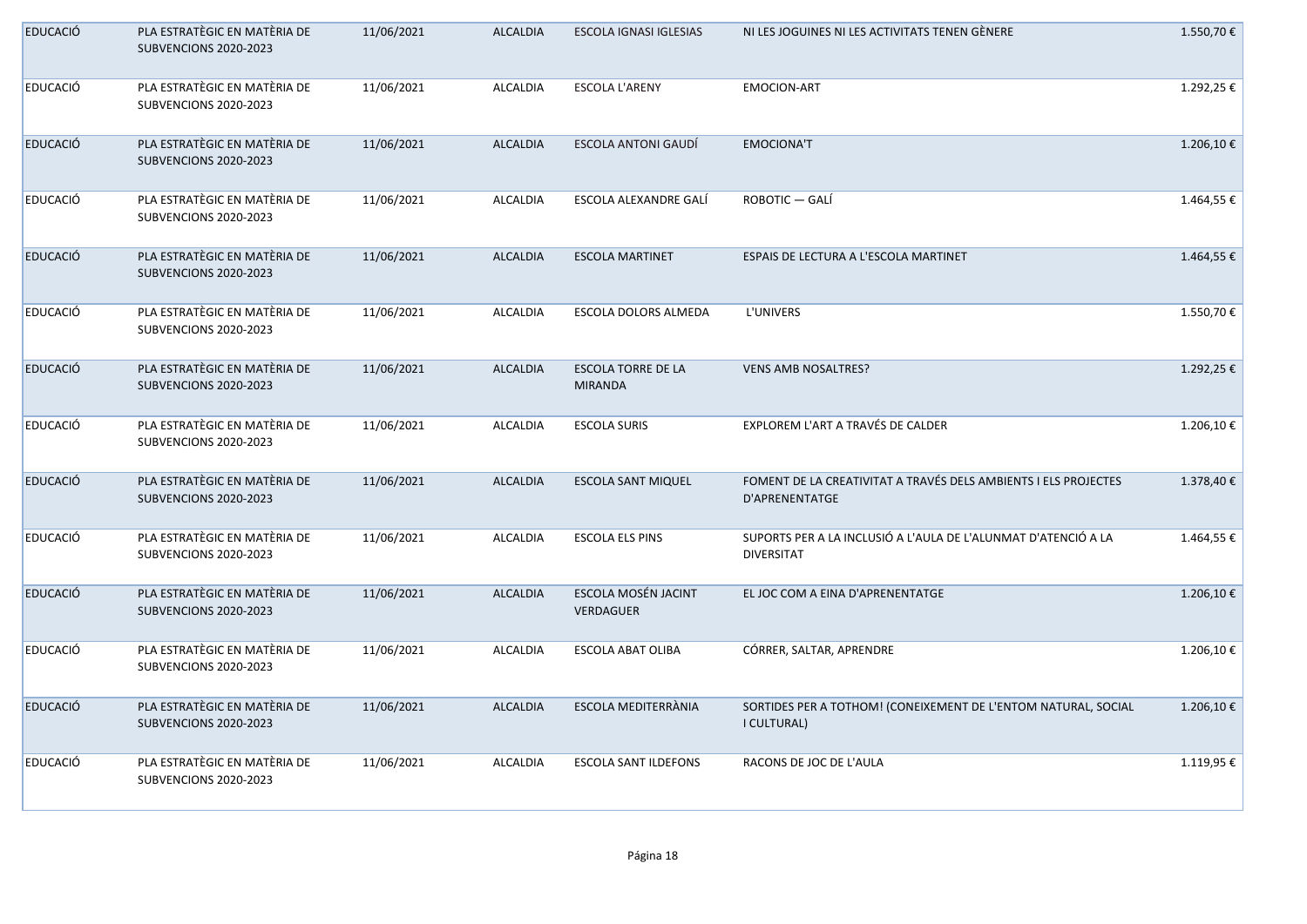| <b>EDUCACIÓ</b>     | PLA ESTRATÈGIC EN MATÈRIA DE<br>SUBVENCIONS 2020-2023 | 28/05/2021 | <b>ALCALDIA</b> | FUNDACIÓ PEL FOMENT DE LA PROJECTE: COL·LABORATORI<br>SOCIETAT DEL CONEIXEMENT |                                 | 198.609,79€ |
|---------------------|-------------------------------------------------------|------------|-----------------|--------------------------------------------------------------------------------|---------------------------------|-------------|
| <b>EDUCACIÓ</b>     | PLA ESTRATÈGIC EN MATÈRIA DE<br>SUBVENCIONS 2020-2023 | 28/05/2021 | <b>ALCALDIA</b> | FUNDACIÓ PEL FOMENT DE LA PROJECTE: EDULAB<br>SOCIETAT DEL CONEIXEMENT         |                                 | 179.257,22€ |
| <b>EDUCACIÓ</b>     | PLA ESTRATÈGIC EN MATÈRIA DE<br>SUBVENCIONS 2020-2023 | 28/05/2021 | <b>ALCALDIA</b> | FUNDACIÓ PEL FOMENT DE LA PROJECTE: LABORLAB<br>SOCIETAT DEL CONEIXEMENT       |                                 | 79.667,42€  |
| <b>EDUCACIÓ</b>     | PLA ESTRATÈGIC EN MATÈRIA DE<br>SUBVENCIONS 2020-2023 | 28/05/2021 | <b>ALCALDIA</b> | FUNDACIÓ PEL FOMENT DE LA PROJECTE: LABORLAB TTT<br>SOCIETAT DEL CONEIXEMENT   |                                 | 148.139,20€ |
| <b>EDUCACIÓ</b>     | PLA ESTRATÈGIC EN MATÈRIA DE<br>SUBVENCIONS 2020-2023 | 28/05/2021 | <b>ALCALDIA</b> | FUNDACIÓ PEL FOMENT DE LA PROJECTE: THINKLAB<br>SOCIETAT DEL CONEIXEMENT       |                                 | 271.240,10€ |
| <b>EDUCACIÓ</b>     | PLA ESTRATÈGIC EN MATÈRIA DE<br>SUBVENCIONS 2020-2023 | 28/05/2021 | <b>ALCALDIA</b> | FUNDACIÓ PEL FOMENT DE LA PROJECTE: SOSTENIBLITAT<br>SOCIETAT DEL CONEIXEMENT  |                                 | 133.086,27€ |
| ESPAI PÚBLIC        | COL·LABORACIÓ SEGONS JGL<br>19/02/2021                | 14/05/2021 | <b>ALCALDIA</b> | ESCOLA ABAT OLIBA                                                              | <b>MANTENIMENT ESCOLES 2021</b> | 3.346,46€   |
| ESPAI PÚBLIC        | COL·LABORACIÓ SEGONS JGL<br>19/02/2021                | 14/05/2021 | <b>ALCALDIA</b> | ESCOLA ALEXANDRE GALÍ                                                          | MANTENIMENT ESCOLES 2021        | 2.316,78€   |
| <b>ESPAI PÚBLIC</b> | COL·LABORACIÓ SEGONS JGL<br>19/02/2021                | 14/05/2021 | <b>ALCALDIA</b> | ESCOLA ANSELM CLAVÉ                                                            | <b>MANTENIMENT ESCOLES 2021</b> | 2.316,78€   |
| ESPAI PÚBLIC        | COL·LABORACIÓ SEGONS JGL<br>19/02/2021                | 14/05/2021 | <b>ALCALDIA</b> | ESCOLA ANTONI GAUDÍ                                                            | MANTENIMENT ESCOLES 2021        | 3.089,04€   |
| ESPAI PÚBLIC        | COL·LABORACIÓ SEGONS JGL<br>19/02/2021                | 14/05/2021 | <b>ALCALDIA</b> | ESCOLA DOLORS ALMEDA                                                           | <b>MANTENIMENT ESCOLES 2021</b> | 4.633,56€   |
| ESPAI PÚBLIC        | COL·LABORACIÓ SEGONS JGL<br>19/02/2021                | 14/05/2021 | <b>ALCALDIA</b> | <b>ESCOLA ELS PINS</b>                                                         | <b>MANTENIMENT ESCOLES 2021</b> | 4.633,56€   |
| ESPAI PÚBLIC        | COL·LABORACIÓ SEGONS JGL<br>19/02/2021                | 14/05/2021 | <b>ALCALDIA</b> | ESCOLA IGNASI IGLESIAS                                                         | <b>MANTENIMENT ESCOLES 2021</b> | 4.633,56€   |
| ESPAI PÚBLIC        | COL·LABORACIÓ SEGONS JGL<br>19/02/2021                | 14/05/2021 | <b>ALCALDIA</b> | <b>ESCOLA L'ARENY</b>                                                          | <b>MANTENIMENT ESCOLES 2021</b> | 4.633,56€   |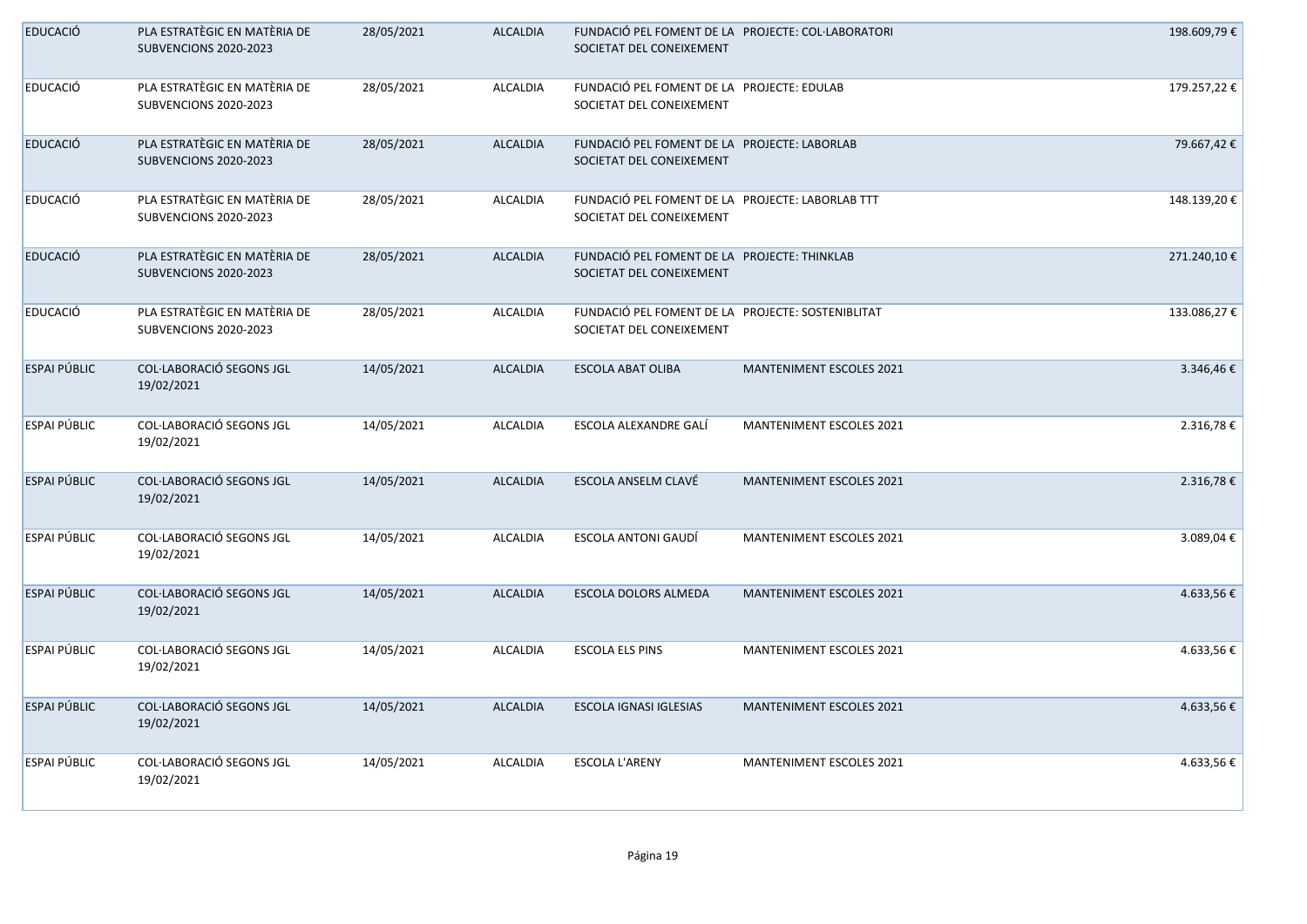| ESPAI PÚBLIC        | <b>COL·LABORACIÓ SEGONS JGL</b><br>19/02/2021         | 14/05/2021 | <b>ALCALDIA</b> | ESCOLA MEDITERRÀNIA                             | <b>MANTENIMENT ESCOLES 2021</b>                                                                                                                                                                     | 4.633,56€  |
|---------------------|-------------------------------------------------------|------------|-----------------|-------------------------------------------------|-----------------------------------------------------------------------------------------------------------------------------------------------------------------------------------------------------|------------|
| ESPAI PÚBLIC        | <b>COL·LABORACIÓ SEGONS JGL</b><br>19/02/2021         | 14/05/2021 | <b>ALCALDIA</b> | <b>ESCOLA MN. JACINT</b><br>VERDAGUER           | <b>MANTENIMENT ESCOLES 2021</b>                                                                                                                                                                     | 2.316,78€  |
| ESPAI PÚBLIC        | COL·LABORACIÓ SEGONS JGL<br>19/02/2021                | 14/05/2021 | <b>ALCALDIA</b> | <b>ESCOLA SANT MIQUEL</b>                       | <b>MANTENIMENT ESCOLES 2021</b>                                                                                                                                                                     | 4.633,56€  |
| ESPAI PÚBLIC        | COL·LABORACIÓ SEGONS JGL<br>19/02/2021                | 14/05/2021 | <b>ALCALDIA</b> | <b>ESCOLA SURIS</b>                             | <b>MANTENIMENT ESCOLES 2021</b>                                                                                                                                                                     | 4.890,98€  |
| <b>ESPAI PÚBLIC</b> | COL·LABORACIÓ SEGONS JGL<br>19/02/2021                | 14/05/2021 | <b>ALCALDIA</b> | <b>ESCOLA TORRE DE LA</b><br><b>MIRANDA</b>     | <b>MANTENIMENT ESCOLES 2021</b>                                                                                                                                                                     | 4.633,56€  |
| ESPAI PÚBLIC        | COL·LABORACIÓ SEGONS JGL<br>19/02/2021                | 14/05/2021 | <b>ALCALDIA</b> | CFA CORNELLÀ                                    | <b>MANTENIMENT ESCOLES 2021</b>                                                                                                                                                                     | 2.059,36€  |
| ESPAI PÚBLIC        | COL·LABORACIÓ SEGONS JGL<br>19/02/2021                | 14/05/2021 | <b>ALCALDIA</b> | <b>ESCOLA MARTINET</b>                          | <b>MANTENIMENT ESCOLES 2021</b>                                                                                                                                                                     | 4.890,98€  |
| ESPAI PÚBLIC        | COL·LABORACIÓ SEGONS JGL<br>19/02/2021                | 14/05/2021 | <b>ALCALDIA</b> | <b>ESCOLA MONTSERRAT</b>                        | <b>MANTENIMENT ESCOLES 2021</b>                                                                                                                                                                     | 2.316,78€  |
| <b>ESPAI PÚBLIC</b> | COL·LABORACIÓ SEGONS JGL<br>19/02/2021                | 14/05/2021 | <b>ALCALDIA</b> | <b>ESCOLA SANT ILDEFONS</b>                     | <b>MANTENIMENT ESCOLES 2021</b>                                                                                                                                                                     | 3.089,04€  |
| <b>ESPORTS</b>      | PLA ESTRATÈGIC EN MATÈRIA DE<br>SUBVENCIONS 2020-2024 | 26/06/2021 | JGL             | <b>CORNELLÀ ATLÈTIC</b>                         | XL CURSA DE CORNELLÀ                                                                                                                                                                                | 17.000,00€ |
|                     | ESPORTS - FOMENT CONCORRENCIA NO COMPETIVA            | 06/05/2021 | <b>ALCALDIA</b> | ASSOCIACIÓ DE CLUBS DE<br>PETANCA DE CORNELLA   | PROJECTES DE CARÀCTER CULTURAL, ESPORTIU, COOPERACIÓ A LA<br>SOLIDARITAT, JOVENTUT I TEMPS LLIURE A CORNELLÀ DE LLOBREGAT PER<br>A L'ANY 2020                                                       | 4.675,37€  |
|                     | ESPORTS - FOMENT CONCORRENCIA NO COMPETIVA            | 06/05/2021 | <b>ALCALDIA</b> | DE CORNELLÀ                                     | ASSOCIACIÓ DE PESCA CARPA I  PROJECTES DE CARÀCTER CULTURAL, ESPORTIU, COOPERACIÓ A LA<br>DAURADA DE SANT ILDEFONS SOLIDARITAT, JOVENTUT I TEMPS LLIURE A CORNELLÀ DE LLOBREGAT PER<br>A L'ANY 2020 | 1.076,29€  |
|                     | ESPORTS - FOMENT CONCORRENCIA NO COMPETIVA            | 06/05/2021 | <b>ALCALDIA</b> | FUNDACIÓ PRIVADA U.E.<br>CORNELLÀ               | PROJECTES DE CARÀCTER CULTURAL, ESPORTIU, COOPERACIÓ A LA<br>SOLIDARITAT, JOVENTUT I TEMPS LLIURE A CORNELLÀ DE LLOBREGAT PER<br>A L'ANY 2020                                                       | 1.744,98€  |
|                     | ESPORTS - FOMENT CONCORRENCIA NO COMPETIVA            | 06/05/2021 | <b>ALCALDIA</b> | <b>CLUB FARTUCS BITLLES I</b><br><b>BOWLING</b> | PROJECTES DE CARÀCTER CULTURAL, ESPORTIU, COOPERACIÓ A LA<br>SOLIDARITAT, JOVENTUT I TEMPS LLIURE A CORNELLÀ DE LLOBREGAT PER<br>A L'ANY 2020                                                       | 476,13€    |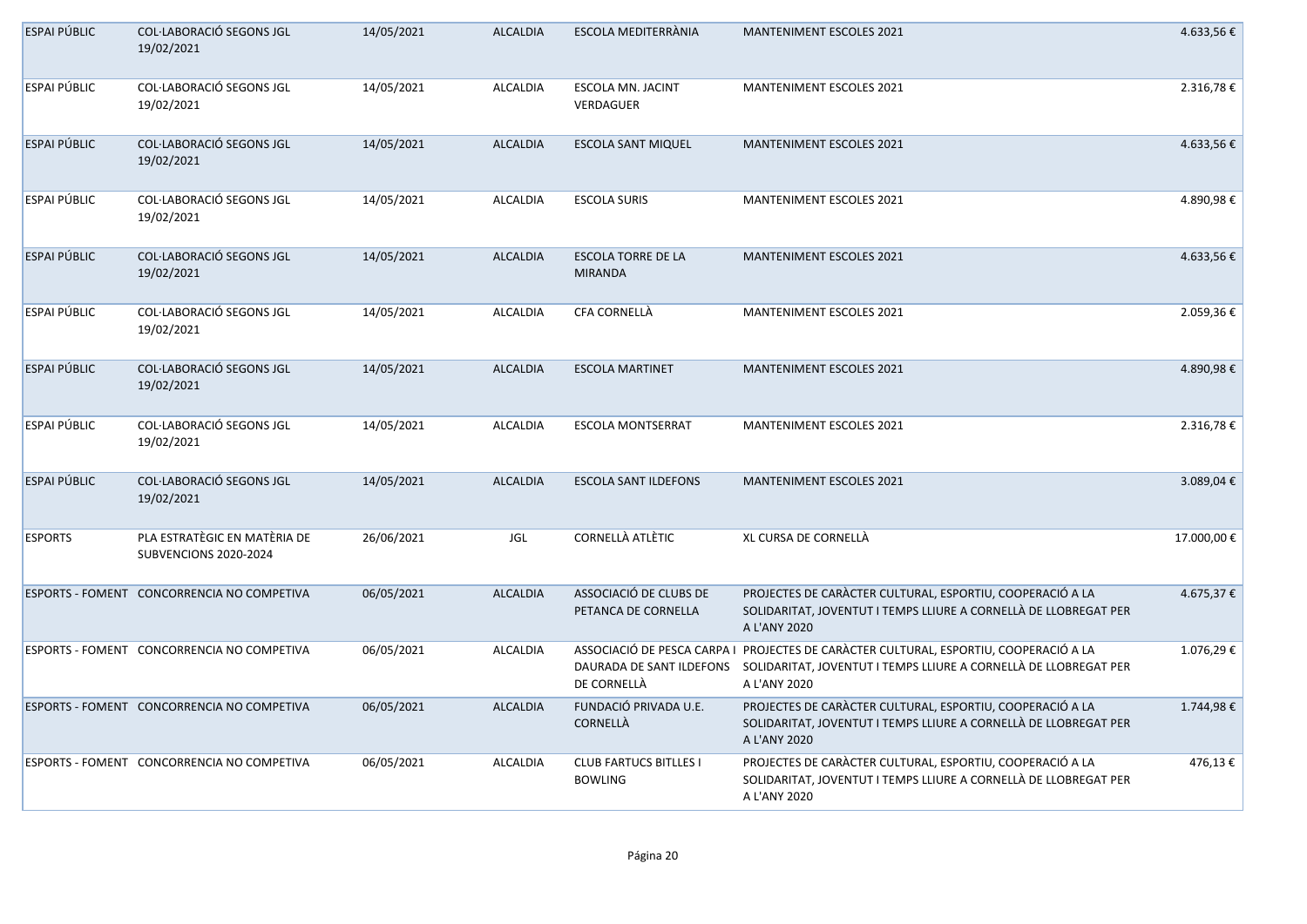|                                     | ESPORTS - FOMENT CONCORRENCIA NO COMPETIVA                             | 06/05/2021 | <b>ALCALDIA</b> | C.D. FONTSANTA-FATJÓ                                                         | PROJECTES DE CARÀCTER CULTURAL, ESPORTIU, COOPERACIÓ A LA<br>SOLIDARITAT, JOVENTUT I TEMPS LLIURE A CORNELLÀ DE LLOBREGAT PER<br>A L'ANY 2020 | 7.613,62€       |
|-------------------------------------|------------------------------------------------------------------------|------------|-----------------|------------------------------------------------------------------------------|-----------------------------------------------------------------------------------------------------------------------------------------------|-----------------|
|                                     | ESPORTS - FOMENT CONCORRENCIA NO COMPETIVA                             | 06/05/2021 | <b>ALCALDIA</b> | CLUB D'ESCACS PEON<br><b>DOBLADO</b>                                         | PROJECTES DE CARÀCTER CULTURAL, ESPORTIU, COOPERACIÓ A LA<br>SOLIDARITAT, JOVENTUT I TEMPS LLIURE A CORNELLÀ DE LLOBREGAT PER<br>A L'ANY 2020 | 1.186,40€       |
|                                     | ESPORTS - FOMENT CONCORRENCIA NO COMPETIVA                             | 06/05/2021 | <b>ALCALDIA</b> | ASSOCIACIÓ CORRESOLIDARIS                                                    | PROJECTES DE CARÀCTER CULTURAL, ESPORTIU, COOPERACIÓ A LA<br>SOLIDARITAT, JOVENTUT I TEMPS LLIURE A CORNELLÀ DE LLOBREGAT PER<br>A L'ANY 2020 | 2.431,19€       |
|                                     | ESPORTS - INICIACIÓ CONCORRENCIA NO COMPETIVA                          | 06/05/2021 | ALCALDIA        | FUNDACIÓ PRIVADA U.E.<br>CORNELLÀ                                            | PROJECTES DE CARÀCTER CULTURAL, ESPORTIU, COOPERACIÓ A LA<br>SOLIDARITAT, JOVENTUT I TEMPS LLIURE A CORNELLÀ DE LLOBREGAT PER<br>A L'ANY 2020 | 3.705,46€       |
|                                     | ESPORTS - INICIACIÓ CONCORRENCIA NO COMPETIVA                          | 06/05/2021 | <b>ALCALDIA</b> | <b>CLUB HANDBOL RÀPID</b><br>CORNELLÀ                                        | PROJECTES DE CARÀCTER CULTURAL, ESPORTIU, COOPERACIÓ A LA<br>SOLIDARITAT, JOVENTUT I TEMPS LLIURE A CORNELLÀ DE LLOBREGAT PER<br>A L'ANY 2020 | 1.492,21€       |
|                                     | ESPORTS - INICIACIÓ CONCORRENCIA NO COMPETIVA                          | 06/05/2021 | <b>ALCALDIA</b> | C.D.FONTSANTA-FATJÓ                                                          | PROJECTES DE CARÀCTER CULTURAL, ESPORTIU, COOPERACIÓ A LA<br>SOLIDARITAT, JOVENTUT I TEMPS LLIURE A CORNELLÀ DE LLOBREGAT PER<br>A L'ANY 2020 | 1.016,28€       |
| <b>GABINET</b><br>L'ALCALDIA        | PLA ESTRATÈGIC EN MATÈRIA DE<br>INSTITUCIONAL DE SUBVENCIONS 2020-2023 | 10/05/2021 | <b>ALCALDIA</b> | ASSOCIACIÓ PER A LA<br>MEMÒRIA HISTÒRICA I<br>DEMOCRATICA DEL BAIX           | REVISTA ANTIFRANQUISTA Nº 21                                                                                                                  | 1.408,00€       |
| POLÍTÍQUES DE<br>FAMÍLIA            | CONCORRENCIA NO COMPETIVA                                              | 30/04/2021 | <b>ALCALDIA</b> | AMPA ESCOLA IGNASI IGLESIAS PROJECTE EDUCATIU                                |                                                                                                                                               | 2.298,10€       |
| POLÍTÍQUES DE<br><b>FAMÍLIA</b>     | CONCORRENCIA NO COMPETIVA                                              | 30/04/2021 | <b>ALCALDIA</b> |                                                                              | AMPA ESCOLA IGNASI IGLESIAS PROJECTE DE MILLORA DE PATIS I D'ALTRES ESPAIS ESCOLARS                                                           | 861,78€         |
| POLÍTÍQUES DE<br>FAMÍLIA            | PLA ESTRATÈGIC 2020-23*                                                | 09/04/2021 | <b>ALCALDIA</b> | CENTRE D'ESPAI INFANTIL I<br><b>JUVENIL MOWGLI</b>                           | PROJECTE LUDOTECA ELS TUBS                                                                                                                    | 32.000,00€      |
| <b>POLÍTIQUES</b><br><b>SOCIALS</b> | PLA ESTRATÈGIC EN MATÈRIA DE<br>SUBVENCIONS 2020-2023                  | 11/06/2021 | <b>JGL</b>      | COORDINADORA CONTRA LA<br>MARGINACIÓ                                         | PROGRAMA D'ATENCIÓ A PERSONES PRESES I A LES SEVES FAMÍLIES.<br>SOCIOJURIDIC.                                                                 | 10.350,00€      |
| <b>POLÍTIQUES</b><br><b>SOCIALS</b> | PLA ESTRATÈGIC EN MATÈRIA DE<br>SUBVENCIONS 2020-2023                  | 11/06/2021 | JGL             | FUNDACIÓ PER A L'ATENCIÓ A PROJECTE: CORNELLÀ CUIDA<br>PERSONES DEPENDENTS   |                                                                                                                                               | 530.240,00€     |
| <b>POLÍTIQUES</b><br><b>SOCIALS</b> | PLA ESTRATÈGIC EN MATÈRIA DE<br>SUBVENCIONS 2020-2023                  | 11/06/2021 | <b>JGL</b>      | FUNDACIÓ PER A L'ATENCIÓ A PROJECTE: FICA'T A L'AIGUA<br>PERSONES DEPENDENTS |                                                                                                                                               | 60.400,00€      |
| <b>POLÍTIQUES</b><br><b>SOCIALS</b> | PLA ESTRATÈGIC EN MATÈRIA DE<br>SUBVENCIONS 2020-2023                  | 11/06/2021 | JGL             | PERSONES DEPENDENTS                                                          | FUNDACIÓ PER A L'ATENCIÓ A PROJECTE: TRANSPORT ADAPTAT                                                                                        | 90.000,00 $\in$ |